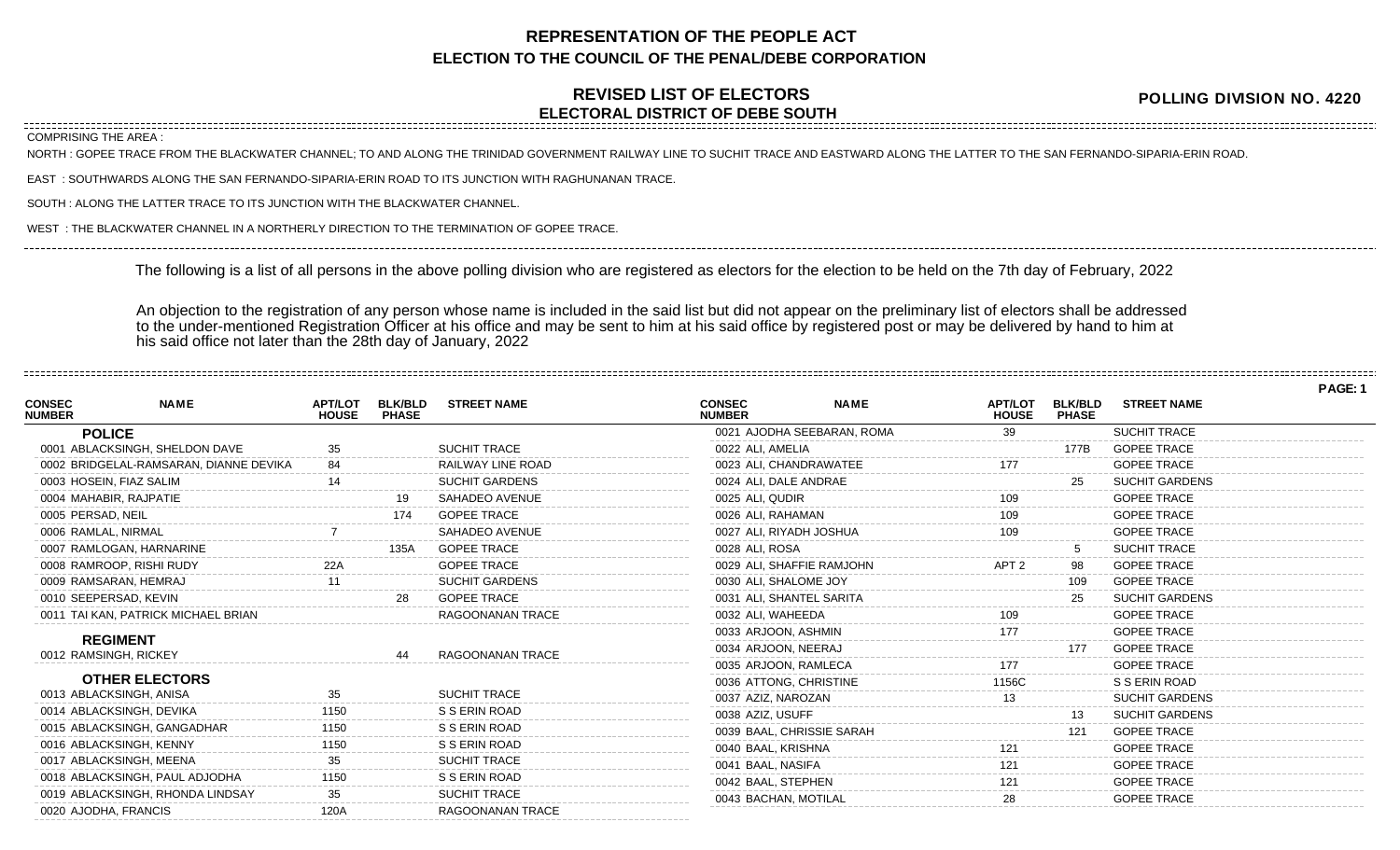| <b>CONSEC</b><br><b>NUMBER</b> | <b>NAME</b>                          | APT/LOT<br><b>HOUSE</b> | <b>BLK/BLD</b><br><b>PHASE</b> | <b>STREET NAME</b>      | <b>CONSEC</b><br><b>NUMBER</b> | <b>NAME</b>                        | <b>APT/LOT</b><br><b>HOUSE</b> | <b>BLK/BLD</b><br><b>PHASE</b> | <b>STREET NAME</b>    | <b>PAGE: 2</b> |
|--------------------------------|--------------------------------------|-------------------------|--------------------------------|-------------------------|--------------------------------|------------------------------------|--------------------------------|--------------------------------|-----------------------|----------------|
|                                | 0044 BACHAN-RAGBIR, ASHA             | LP 59                   |                                | RAGOONANAN TRACE        |                                | 0089 BHAGWANDASS, MATHURA          | 41A                            |                                | SUCHIT TRACE          |                |
| 0045 BAJNATH, LIZA             |                                      | 72                      |                                | RAGOONANAN TRACE        |                                | 0090 BHAGWANDEEN-RAMROOP, SATTI S  |                                | 23                             | <b>SUCHIT GARDENS</b> |                |
| 0046 BAJNATH, MAHADEO          |                                      |                         | 72                             | RAGOONANAN TRACE        | 0091 BHARAT, MEENA             |                                    |                                | 53C                            | <b>GOPEE TRACE</b>    |                |
|                                | 0047 BAJNATH-SAMPATH, KAMANIE        | 42A                     |                                | <b>GOPEE TRACE</b>      | 0092 BHARATH, DAVE             |                                    | 53                             |                                | <b>GOPEE TRACE</b>    |                |
| 0048 BAKAL, ASHRAM             |                                      | LP64                    |                                | RAGOONANAN TRACE        | 0093 BHARATH, SARAH            |                                    | 80                             |                                | <b>GOPEE TRACE</b>    |                |
|                                | 0049 BAL, DWAYNE MOOTILAL            | 1162                    |                                | S S ERIN ROAD           |                                | 0094 BHOLA, AADITYA NEELESH        |                                | 114B                           | <b>GOPEE TRACE</b>    |                |
| 0050 BAL, KEVIN JASON          |                                      | 1162                    |                                | S S ERIN ROAD           | 0095 BHOLA, BALLYRAM           |                                    | 106A                           |                                | <b>GOPEE TRACE</b>    |                |
| 0051 BAL, MOHAN                |                                      | 1162                    |                                | S S ERIN ROAD           | 0096 BHOLA, BENY               |                                    | 114                            |                                | <b>GOPEE TRACE</b>    |                |
| 0052 BALCHAN, DEDATH           |                                      |                         | 20                             | RAILWAY LINE ROAD       | 0097 BHOLA, CARMANIE           |                                    | 106A                           |                                | <b>GOPEE TRACE</b>    |                |
| 0053 BALCHARAN, PHILLIP        |                                      | 38                      |                                | RAGOONANAN TRACE        | 0098 BHOLA, CELINE             |                                    | 108A                           |                                | <b>GOPEE TRACE</b>    |                |
| 0054 BALGOBIN, NARIE           |                                      |                         | 88                             | RAGOONANAN TRACE        | 0099 BHOLA, JAGGERNAUTH        |                                    | 108A                           |                                | <b>GOPEE TRACE</b>    |                |
|                                | 0055 BALIRAM-SINGH, SOPHIA PERVEEN   |                         | 161                            | <b>GOPEE TRACE</b>      | 0100 BHOLA, JAIRAM             |                                    | 110                            |                                | <b>GOPEE TRACE</b>    |                |
|                                | 0056 BALKARAN, DHURPATI              |                         | 52                             | RAILWAY LINE ROAD       | 0101 BHOLA, KAAREMA            |                                    |                                | 108A                           | <b>GOPEE TRACE</b>    |                |
|                                | 0057 BALLIRAM, DEVENDRANATH          |                         | 128                            | <b>GOPEE TRACE</b>      | 0102 BHOLA, KAMLA              |                                    | 112                            |                                | <b>GOPEE TRACE</b>    |                |
| 0058 BALLIRAM, MENA            |                                      | 128                     |                                | <b>GOPEE TRACE</b>      | 0103 BHOLA, KHEMRAJ            |                                    | 114                            |                                | <b>GOPEE TRACE</b>    |                |
|                                | 0059 BALLIRAM, RAVI DEONARINE        |                         | 128                            | <b>GOPEE TRACE</b>      | 0104 BHOLA, KIM KAREN          |                                    | 108A                           |                                | <b>GOPEE TRACE</b>    |                |
|                                | 0060 BALLIRAM, SOOKRAGIE             | 155                     |                                | <b>GOPEE TRACE</b>      |                                | 0105 BHOLA, KIRAN BRANDON          |                                | 106A                           | <b>GOPEE TRACE</b>    |                |
|                                | 0061 BALROOP-SAGAR, SARAH NATASHA    |                         |                                | <b>GOPEE TRACE</b>      | 0106 BHOLA, KRIS STERLING      |                                    | 108A                           |                                | <b>GOPEE TRACE</b>    |                |
| 0062 BASDEO, ANAND             |                                      |                         |                                | SAHADEO AVENUE          | 0107 BHOLA, MOHAN              |                                    | 114                            |                                | <b>GOPEE TRACE</b>    |                |
|                                | 0063 BASDEO, BRANDON STANLEY         |                         |                                | SAHADEO AVENUE          | 0108 BHOLA, NANDLAL            |                                    | 112                            |                                | <b>GOPEE TRACE</b>    |                |
| 0064 BASDEO, CHARAGI           |                                      |                         |                                | SAHADEO AVENUE          | 0109 BHOLA, RADHA              |                                    |                                | 118                            | <b>GOPEE TRACE</b>    |                |
| 0065 BASDEO, DENISE            |                                      |                         |                                | SAHADEO AVENUE          | 0110 BHOLA, RAKESH             |                                    | 110                            |                                | <b>GOPEE TRACE</b>    |                |
|                                | 0066 BASDEO, KUNJBEHARY              |                         |                                | SAHADEO AVENUE          | 0111 BHOLA, RAMRATTEE          |                                    | 114                            |                                | <b>GOPEE TRACE</b>    |                |
| 0067 BASDEO, RAMDAYE           |                                      | 115                     |                                | <b>GOPEE TRACE</b>      |                                | 0112 BHOLA, RITESH ROSHAN          | 110                            |                                | <b>GOPEE TRACE</b>    |                |
|                                | 0068 BATTOO, ANGELINA RHONDA         | 114                     |                                | <b>GOPEE TRACE</b>      | 0113 BHOLA, SAVITRY            |                                    | 110                            |                                | <b>GOPEE TRACE</b>    |                |
|                                | 0069 BATTOO, JOSEPH ANDERSON ALONZO  |                         | 114                            | <b>GOPEE TRACE</b>      |                                | 0114 BHOLA-SIRKISSOON, RESHA AMIKA | 110                            |                                | <b>GOPEE TRACE</b>    |                |
|                                | 0070 BEHARRY, ADRIAN JOHNATHAN       |                         | 33                             | <b>GOPEE TRACE</b>      | 0115 BHUKAL, ANSUMAN           |                                    | 66                             |                                | RAGOONANAN TRACE      |                |
| 0071 BEHARRY, CARROL           |                                      | 33                      |                                | <b>GOPEE TRACE</b>      | 0116 BHUKAL, SATYENDRA         |                                    | 66                             |                                | RAGOONANAN TRACE      |                |
|                                | 0072 BEHARRY, CHERYL ANEILA          | 83                      |                                | <b>GOPEE TRACE</b>      |                                | 0117 BINDOO, MICHAELENE SUZETTE    |                                | 64                             | RAGOONANAN TRACE      |                |
| 0073 BEHARRY, ELVIS            |                                      | 33                      |                                | <b>GOPEE TRACE</b>      |                                | 0118 BISHOP, PETER O BRAYON        | 22 APT8                        |                                | RAMGOOLIE AVENUE      |                |
| 0074 BEHARRY, GANESH           |                                      | 15                      |                                | SUCHIT TRACE            | 0119 BISRAM, DIANNE            |                                    | 87                             |                                | <b>GOPEE TRACE</b>    |                |
|                                | 0075 BEHARRY, HARRIPERSAD            | 31                      |                                | <b>GOPEE TRACE</b>      | 0120 BISRAM, MAHADEO           |                                    | 87                             |                                | <b>GOPEE TRACE</b>    |                |
|                                | 0076 BEHARRY, RAMNATH CLIFFORD       |                         | 83                             | <b>GOPEE TRACE</b>      |                                | 0121 BISRAM, SHIVA NARINDRA        | 87                             |                                | <b>GOPEE TRACE</b>    |                |
|                                | 0077 BEHARRY, RODNEY SIEW            |                         | 130                            | RAGOONANAN TRACE        |                                | 0122 BISSOON, KAI-MATEO YIOVANNI M |                                | 12                             | <b>GOPEE TRACE</b>    |                |
|                                | 0078 BEHARRY, SHANE ARUN             | 10 D                    |                                | <b>GOPEE TRACE</b>      |                                | 0123 BISSOON, LUCANA GWENDOLINE    | 12                             |                                | <b>GOPEE TRACE</b>    |                |
|                                | 0079 BEHARRY PERSAD, SUZETTE CAMIELA | 176                     |                                | GOPIE BRANCH TRACE NO 2 | 0124 BISSOON, MAC BYRON        |                                    |                                |                                |                       |                |
|                                |                                      |                         |                                |                         |                                |                                    | 12                             |                                | <b>GOPEE TRACE</b>    |                |
|                                | 0080 BEHARRY-RAGBIR, HANNAH          | 70                      |                                | <b>GOPEE TRACE</b>      | 0125 BISSOON, PRABHOUTIE       |                                    | 1168                           |                                | S S ERIN ROAD         |                |
| 0081 BERNARD, ANJANIE          |                                      |                         |                                | RAGOONANAN TRACE        | 0126 BISSOON, SUMINTRA         |                                    | 26                             |                                | RAILWAY LINE ROAD     |                |
|                                | 0082 BHAGWANDASS, DAMION             |                         |                                | SUCHIT TRACE            |                                | 0127 BISSOON OBERLIES, BHANMATIE   | 1168                           |                                | S S ERIN ROAD         |                |
|                                | 0083 BHAGWANDASS, DEVIKA             |                         |                                | SUCHIT TRACE            |                                | 0128 BISSOONDATH, KAMLOUTIE        |                                | 179                            | <b>GOPEE TRACE</b>    |                |
| 0084 BHAGWANDASS, GITA         |                                      |                         |                                | SUCHIT TRACE            |                                | 0129 BLAKE, MARK STEPHEN KELLY     |                                | 45C                            | RAGOONANAN TRACE      |                |
|                                | 0085 BHAGWANDASS, HAZRA              |                         |                                | SUCHIT TRACE            | 0130 BOCAS, ADAM               |                                    | 86                             |                                | RAGOONANAN TRACE      |                |
|                                | 0086 BHAGWANDASS, INDRA              | 41 A                    |                                | SUCHIT TRACE            | 0131 BOCAS, ALVON              |                                    | 38                             |                                | RAGOONANAN TRACE      |                |
|                                | 0087 BHAGWANDASS, JAIKARAN           |                         |                                | SUCHIT TRACE            | 0132 BOCAS, DEOMATIE           |                                    | 86                             |                                | RAGOONANAN TRACE      |                |
|                                | 0088 BHAGWANDASS, KHEMRAJ            |                         |                                | SUCHIT TRACE            | 0133 BOCAS, FAROUK             |                                    |                                |                                | RAGOONANAN TRACE      |                |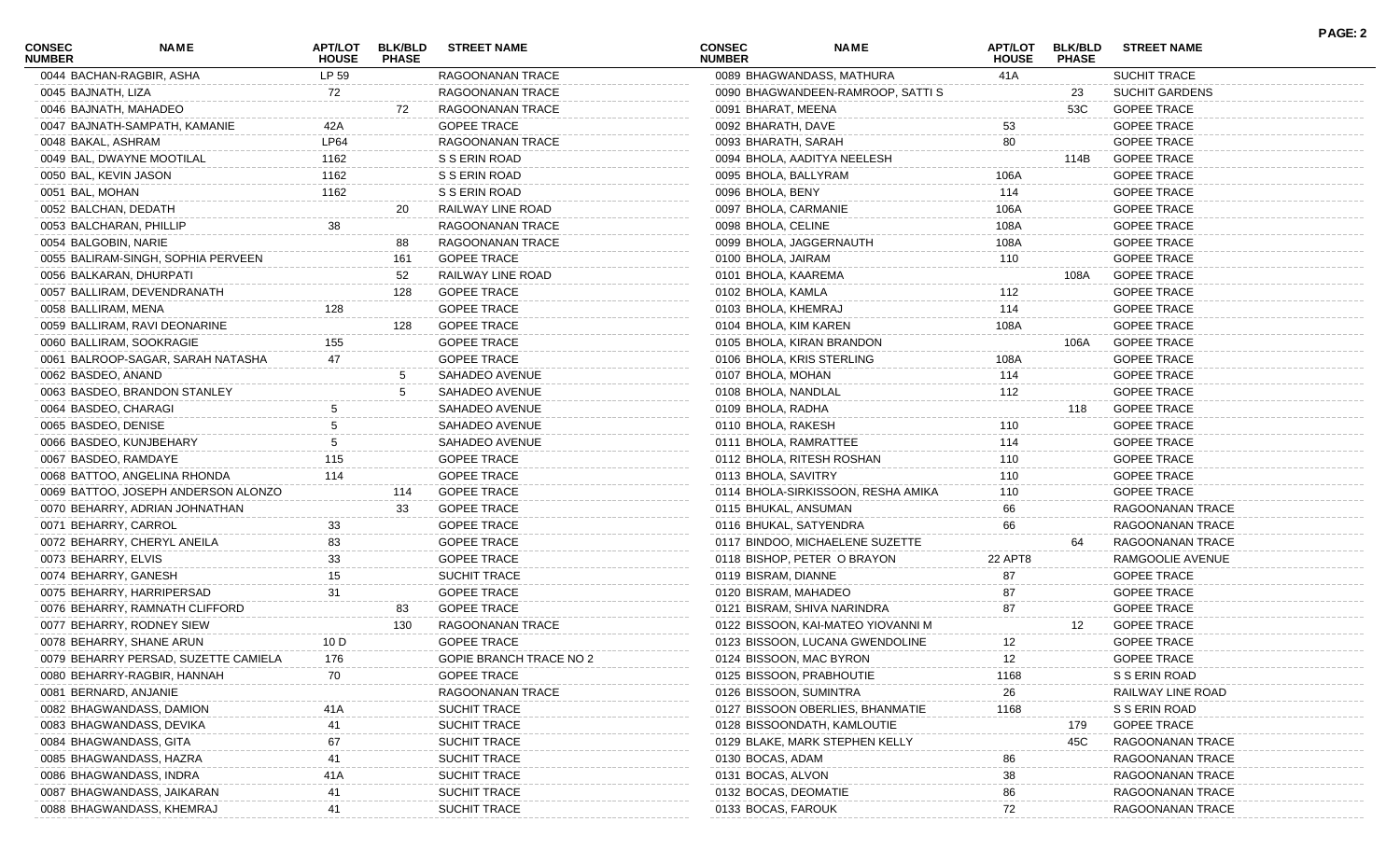| <b>CONSEC</b><br><b>NUMBER</b> | <b>NAME</b>                         | <b>APT/LOT</b><br><b>HOUSE</b> | <b>BLK/BLD</b><br><b>PHASE</b> | <b>STREET NAME</b>   | <b>CONSEC</b><br><b>NUMBER</b> | <b>NAME</b>                      | <b>APT/LOT</b><br><b>HOUSE</b> | <b>BLK/BLD</b><br><b>PHASE</b> | <b>STREET NAME</b> |  |
|--------------------------------|-------------------------------------|--------------------------------|--------------------------------|----------------------|--------------------------------|----------------------------------|--------------------------------|--------------------------------|--------------------|--|
|                                | 0134 BOCAS, SHARLON                 | 72                             |                                | RAGOONANAN TRACE     | 0179 CASSIE, SAROJE            |                                  | 126A                           |                                | RAGOONANAN TRACE   |  |
| 0135 BOLAN, ANAND              |                                     |                                | 82                             | RAILWAY LINE ROAD    | 0180 CASSIE, SHAMELA           |                                  | 124                            |                                | RAGOONANAN TRACE   |  |
|                                | 0136 BOLAN, VANESSA RESHMA          |                                | 82                             | RAILWAY LINE ROAD    | 0181 CHAITRAM, ANIL            |                                  | 21                             |                                | RAILWAY LINE ROAD  |  |
|                                | 0137 BOODOO, BHAGWANSINGH           |                                | 22                             | RAILWAY LINE ROAD    |                                | 0182 CHAITRAM, BHAWANIE PERSAD   | 76                             |                                | <b>GOPEE TRACE</b> |  |
|                                | 0138 BOODOO, VISHAL                 | 22                             |                                | RAILWAY LINE ROAD    | 0183 CHAITRAM, DAREN           |                                  |                                | 21                             | RAILWAY LINE ROAD  |  |
|                                | 0139 BOODOO-RAMPHALL, INDIRA        | 22                             |                                | RAILWAY LINE ROAD    |                                | 0184 CHAITRAM, DHANMATIE         | 161A                           |                                | <b>GOPEE TRACE</b> |  |
|                                | 0140 BOODOO-TAI KAN, SHELLENE F     |                                | LP6                            | RAGOONANAN TRACE EXT | 0185 CHAITRAM, LEELA           |                                  | 76                             |                                | RAILWAY LINE ROAD  |  |
|                                | 0141 BOODOOSINGH, PRADESH VALMIKI   |                                | 20                             | <b>GOPEE TRACE</b>   | 0186 CHAITRAM, MOHANIE         |                                  |                                | 76                             | RAILWAY LINE ROAD  |  |
|                                | 0142 BOODOOSINGH, PREMNATH          | 20                             |                                | <b>GOPEE TRACE</b>   |                                | 0187 CHAITRAM, NICHOLAS SURESH   | 21                             |                                | RAILWAY LINE ROAD  |  |
|                                | 0143 BOODOOSINGH, VIKASH NARAD      | 9                              |                                | <b>GOPEE TRACE</b>   | 0188 CHAITRAM, RICKEY          |                                  | 161A                           |                                | RAILWAY LINE ROAD  |  |
|                                | 0144 BOODOOSINGH-RAMLAKHAN, GAITREE |                                | 20                             | <b>GOPEE TRACE</b>   |                                | 0189 CHAITRAM, SHAFFEENA         |                                | 21                             | RAILWAY LINE ROAD  |  |
|                                | 0145 BOODRAM, BABITA                | 116C                           |                                | RAILWAY LINE ROAD    | 0190 CHAITRAM, SUNIL           |                                  | 161                            |                                | <b>GOPEE TRACE</b> |  |
|                                | 0146 BOODRAM, CHRISTINE             |                                |                                | RAILWAY LINE ROAD,   |                                | 0191 CHANCE, AMANDA MARIE        | APT 6F                         | LP17B                          | <b>GOPEE TRACE</b> |  |
|                                | 0147 BOODRAM, MARISA                | 46                             |                                | RAILWAY LINE ROAD    |                                | 0192 CHANCE, GLENN EDMOND        | LP17B                          |                                | <b>GOPEE TRACE</b> |  |
|                                | 0148 BOODRAM, MEERA                 | 116C                           |                                | RAILWAY LINE ROAD    |                                | 0193 CHANDARBHAN, SUMINTRA JAMNI | 26                             |                                | <b>GOPEE TRACE</b> |  |
|                                | 0149 BOODRAM, SABITA                | 116C                           |                                | SUCHIT TRACE         |                                | 0194 CHATARGOON, SEEDATH         |                                | 53                             | <b>GOPEE TRACE</b> |  |
|                                | 0150 BOODRAM, TOOLSIE               |                                | 116C                           | <b>SUCHIT TRACE</b>  |                                | 0195 CHATERGOON, DEODATH         |                                | 53                             | <b>GOPEE TRACE</b> |  |
|                                | 0151 BRIDGELAL, ALISHA ROSHNI       | 84                             |                                | RAILWAY LINE ROAD    |                                | 0196 CHATTARGOON, CHANTAAL       | 53                             |                                | <b>GOPEE TRACE</b> |  |
|                                | 0152 BRIDGELAL, INGRID              | 21                             |                                | <b>GOPEE TRACE</b>   |                                | 0197 CHATTARGOON, DULARIE        | 50                             |                                | <b>GOPEE TRACE</b> |  |
|                                | 0153 BRIDGELAL, JAGAN               | 21                             |                                | <b>GOPEE TRACE</b>   |                                | 0198 CHATTARGOON, GORINDA        |                                | 53                             | <b>GOPEE TRACE</b> |  |
|                                | 0154 BRIDGELAL, LALO                | 82                             |                                | RAILWAY LINE ROAD    |                                | 0199 CHATTARGOON, NICHOLAS       | 53                             |                                | <b>GOPEE TRACE</b> |  |
|                                | 0155 BRIDGELAL, MAHINDRA            |                                | 84                             | RAILWAY LINE ROAD    |                                | 0200 CHATTERGOON, DAMIAN         |                                | 53C                            | <b>GOPEE TRACE</b> |  |
|                                | 0156 BRIDGELAL, PARBATI CHAN        | 21                             |                                | <b>GOPEE TRACE</b>   |                                | 0201 CHATTERGOON, DYANAND        | 50                             |                                | <b>GOPEE TRACE</b> |  |
|                                | 0157 BRIDGELAL, RAKESH              |                                | 82                             | RAILWAY LINE ROAD    |                                | 0202 CHATTERGOON, GOVINDRA       | 53D                            |                                | <b>GOPEE TRACE</b> |  |
|                                | 0158 BRIDGELAL, RANDIR              |                                | 21                             | <b>GOPEE TRACE</b>   |                                | 0203 CHATTERGOON, MAHENDRA       | 53                             |                                | <b>GOPEE TRACE</b> |  |
|                                | 0159 BRIDGELAL, SAMDAYE             |                                | 84                             | RAILWAY LINE ROAD    | 0204 CHATTERGOON, RISHI        |                                  | 56 C                           |                                | <b>GOPEE TRACE</b> |  |
|                                | 0160 BRIDGELAL, SAREETA ARTEE       | 21                             |                                | <b>GOPEE TRACE</b>   |                                | 0205 CHATTERGOON, SIEWNATH       | 50                             |                                | <b>GOPEE TRACE</b> |  |
|                                | 0161 BRIDGELAL-VICTORS, MALAUTIE    | 1168                           |                                | S S ERIN ROAD        |                                | 0206 CHEERANGIE, JUNIOR ANNAND   | 9                              |                                | <b>GOPEE TRACE</b> |  |
|                                | 0162 BRIDGEMOHAN, DHANIRAM          |                                | 165                            | <b>GOPEE TRACE</b>   |                                | 0207 CHEERANGIE, PRABHAWTEE      | 9                              |                                | <b>GOPEE TRACE</b> |  |
|                                | 0163 BRIDGEMOHAN, DRUPATY           |                                | 73                             | <b>SUCHIT TRACE</b>  |                                | 0208 CHOTALAL, ROOPCHARAN        | 50                             |                                | RAILWAY LINE ROAD  |  |
|                                | 0164 BRIDGEMOHAN, LOCHAN            |                                | 165                            | <b>GOPEE TRACE</b>   | 0209 DABI, CHANARDAYE          |                                  | 23                             |                                | SUCHIT TRACE       |  |
|                                | 0165 BRIDGEMOHAN, RAMKARAN          | 165                            |                                | <b>GOPEE TRACE</b>   | 0210 DAN, TARADATH             |                                  |                                | 88                             | RAGOONANAN TRACE   |  |
|                                | 0166 BRIDGEMOHAN, WAYNE             | 73                             |                                | SUCHIT TRACE         | 0211 DEO, CHANARDAYE           |                                  | 1148                           |                                | <b>GOPEE TRACE</b> |  |
|                                | 0167 BRIDGEMOHAN, WINSTON           | 73                             |                                | SUCHIT TRACE         | 0212 DEO, GAYTREE              |                                  |                                |                                | <b>GOPEE TRACE</b> |  |
|                                | 0168 BRIDGLAL, RAMNARINE            | 15                             |                                | <b>GOPEE TRACE</b>   | 0213 DEO, KUSHMA               |                                  | 26                             |                                | <b>GOPEE TRACE</b> |  |
|                                | 0169 BRIDGLAL, RAMSUBHAG            |                                |                                | RAILWAY LINE ROAD    | 0214 DEO, NAVINDRA             |                                  | 177                            |                                | <b>GOPEE TRACE</b> |  |
|                                | 0170 BRIDGLAL, SUMINTRA             | 15                             |                                | <b>GOPEE TRACE</b>   | 0215 DEO, NOHARIE              |                                  | 177                            |                                | <b>GOPEE TRACE</b> |  |
|                                | 0171 BUNSEE, BRENT AMRIT            |                                | 116C                           | RAILWAY LINE ROAD    | 0216 DEO, SANATAN              |                                  | 26                             |                                | <b>GOPEE TRACE</b> |  |
| 0172 BUNSEE, O'NEIL            |                                     | 116C                           |                                | RAILWAY LINE ROAD    |                                | 0217 DEO, SHIRLEY DOWLATIYA      | 26                             |                                | <b>GOPEE TRACE</b> |  |
| 0173 BURKE, WAYNE              |                                     | 45E                            |                                | RAGOONANAN TRACE     | 0218 DEO, SURUJBALLY           |                                  |                                | 177                            | <b>GOPEE TRACE</b> |  |
|                                | 0174 CASSIE, GAGWANTIE              | 124                            |                                | RAGOONANAN TRACE     | 0219 DEONARINE, ANGELA         |                                  | 10C                            |                                | <b>GOPEE TRACE</b> |  |
|                                | 0175 CASSIE, LUTCHMAN               | 126 A                          |                                | RAGOONANAN TRACE     | 0220 DEONARINE, ASHMINI        |                                  | 10 <sub>C</sub>                |                                | <b>GOPEE TRACE</b> |  |
|                                | 0176 CASSIE, PARSHOTAM              | 124                            |                                | RAGOONANAN TRACE     | 0221 DEONARINE, BALL           |                                  | 26                             |                                | <b>GOPEE TRACE</b> |  |
|                                | 0177 CASSIE, RAMESHWAR              | 124                            |                                | RAGOONANAN TRACE     |                                | 0222 DEONARINE, BHAGWANTIA       | 26                             |                                | <b>GOPEE TRACE</b> |  |
|                                | 0178 CASSIE, SAMANTHA               |                                | 126A                           | RAGOONANAN TRACE     |                                | 0223 DEONARINE, BHESHAM          | 10 <sub>C</sub>                |                                | <b>GOPEE TRACE</b> |  |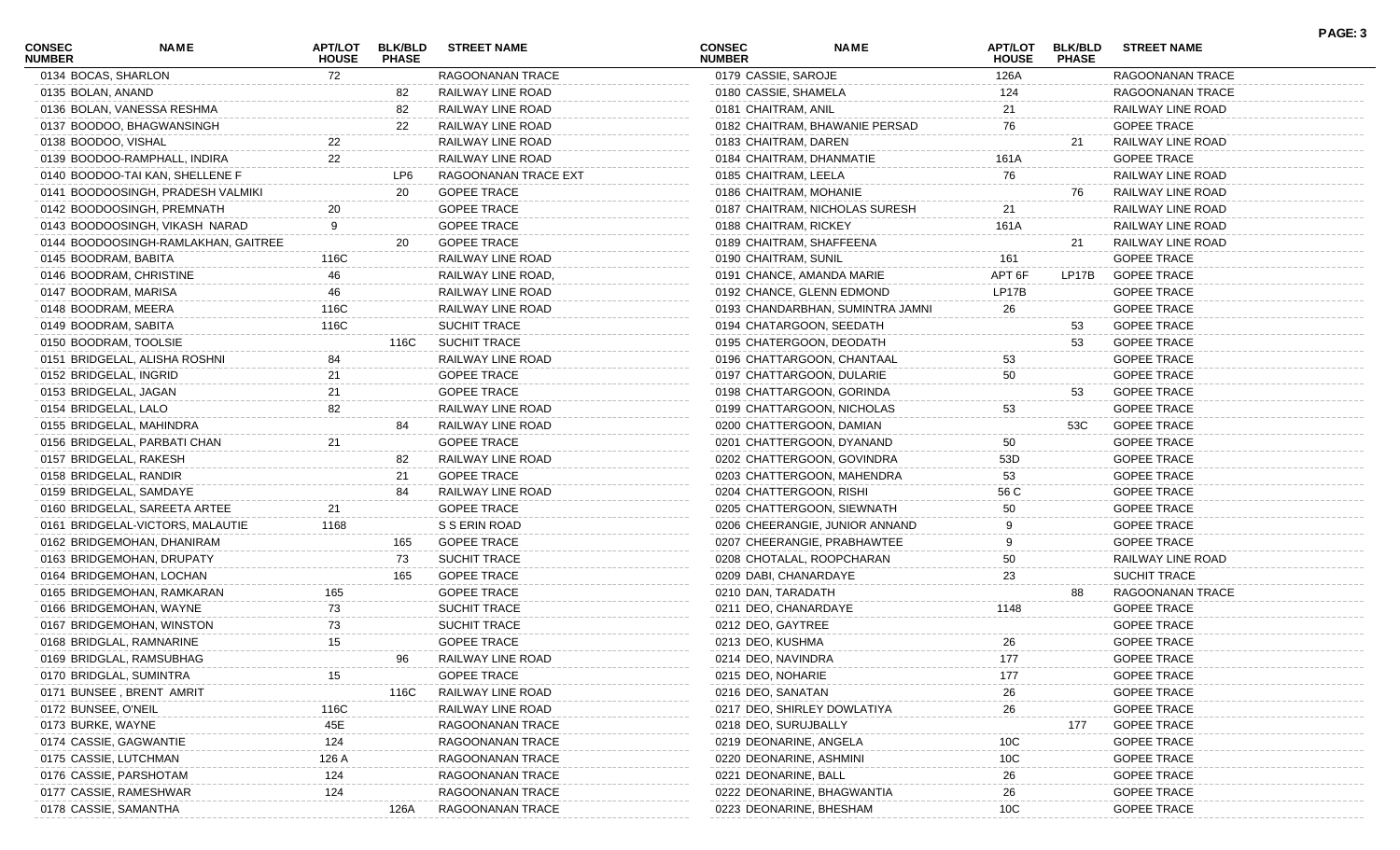| <b>CONSEC</b><br><b>NUMBER</b> | <b>NAME</b>                         | <b>APT/LOT</b><br><b>HOUSE</b> | <b>BLK/BLD</b><br><b>PHASE</b> | <b>STREET NAME</b>    | <b>CONSEC</b><br><b>NUMBER</b> | <b>NAME</b>                         | <b>APT/LOT</b><br><b>HOUSE</b> | <b>BLK/BLD</b><br><b>PHASE</b> | <b>STREET NAME</b>     | <b>PAGE: 4</b> |
|--------------------------------|-------------------------------------|--------------------------------|--------------------------------|-----------------------|--------------------------------|-------------------------------------|--------------------------------|--------------------------------|------------------------|----------------|
|                                | 0224 DEONARINE, JAITOON             | 108                            |                                | <b>GOPEE TRACE</b>    |                                | 0269 DURGAPERSAD, SUZETTE ANN       | 130A                           |                                | RAGOONANAN TRACE       |                |
| 0225 DEONARINE, KAJAL          |                                     |                                | 26                             | <b>GOPEE TRACE</b>    |                                | 0270 DWARIKA, AMANDA DEVAKEE        | 53                             |                                | SUCHIT TRACE           |                |
|                                | 0226 DEONARINE, LAKSHMAN            |                                | 26                             | <b>GOPEE TRACE</b>    |                                | 0271 DWARIKA, BHAGWANDAYE           | 19B                            |                                | <b>GOPEE TRACE</b>     |                |
|                                | 0227 DEONARINE, SHIVANI ELISA       | 10 <sup>C</sup>                |                                | <b>GOPEE TRACE</b>    | 0272 DWARIKA, BOODRAM          |                                     |                                |                                | <b>GOPEE TRACE</b>     |                |
|                                | 0228 DEONARINE, SUMINTRA            |                                | 26                             | <b>GOPEE TRACE</b>    |                                | 0273 DWARIKA, CHANDROUTIE           | 49                             |                                | <b>GOPEE TRACE</b>     |                |
|                                | 0229 DEONARINE SINGH, SUSHEILA      | 161                            |                                | <b>GOPEE TRACE</b>    | 0274 DWARIKA, ISHWAR           |                                     | 19A                            |                                | <b>GOPEE TRACE</b>     |                |
|                                | 0230 DEONARINE SINGH, WAYNE         | 161                            |                                | <b>GOPEE TRACE</b>    | 0275 DWARIKA, KUMAR            |                                     | 19A                            |                                | <b>GOPEE TRACE</b>     |                |
|                                | 0231 DEONARINE SINGH-GARIB, ANITA A | 161                            |                                | <b>GOPEE TRACE</b>    | 0276 DWARIKA, RAVI             |                                     | 18                             |                                | SUCHIT GARDENS         |                |
| 0232 DEONATH, ANIL             |                                     | 29                             |                                | <b>SUCHIT TRACE</b>   | 0277 DWARIKA, SARAH            |                                     |                                | 16                             | <b>GOPEE TRACE</b>     |                |
| 0233 DEONATH, JAGDAYE          |                                     |                                |                                | <b>GOPEE TRACE</b>    | 0278 DWARIKA, SHIRLYANN        |                                     |                                | 19                             | <b>GOPEE TRACE</b>     |                |
| 0234 DEONATH, NATALIE          |                                     | 29                             |                                | <b>SUCHIT TRACE</b>   |                                | 0279 DWARPAUL, KATELYN BABITA       |                                | 27                             | <b>GOPEE TRACE</b>     |                |
|                                | 0235 DEONATH-GOSINE, SHARDA         |                                | 50                             | <b>GOPEE TRACE</b>    |                                | 0280 GABRIEL, DAVADOLL DONICIA      | 90A                            |                                | RAGOONANAN TRACE       |                |
|                                | 0236 DHANASAR, ANUSHKA              | 2                              |                                | SIRJU AVENUE          | 0281 GABRIEL, DAVIN SANIEL     |                                     | APT1                           | 88                             | RAGOONANAN TRACE       |                |
|                                | 0237 DHANASAR, HARNARINE            |                                | $\overline{2}$                 | SIRJU AVENUE          |                                | 0282 GANESSINGH, KALAWATIE          | 27                             |                                | <b>GOPEE TRACE</b>     |                |
|                                | 0238 DHANASAR, SUMINTRA             |                                | $\overline{2}$                 | SIRJU AVENUE          |                                | 0283 GANESSINGH, TRUDY BERNADETTE S | 27                             |                                | <b>GOPEE TRACE</b>     |                |
| 0239 DHANRAJ, AJODHA           |                                     | 73                             |                                | <b>SUCHIT TRACE</b>   |                                | 0284 GANGAPERSAD, HARRILAL          | 64                             |                                | RAGOONANAN TRACE       |                |
|                                | 0240 DHANRAJ, AVA HAZEL             |                                | 76                             | RAGOONANAN TRACE      | 0285 GANGAPERSAD, JANKIE       |                                     | 64                             |                                | RAGOONANAN TRACE       |                |
| 0241 DHANRAJ, NELLO            |                                     |                                | 76                             | RAGOONANAN TRACE      | 0286 GANGAPERSAD, RADICA       |                                     |                                |                                | RAGOONANAN TRACE       |                |
| 0242 DHANRAJ, SHIRLEY          |                                     | 76                             |                                | RAGOONANAN TRACE      |                                | 0287 GANGAPERSAD, RAMPERSAD         |                                | 64                             | RAGOONANAN TRACE       |                |
|                                | 0243 DHANRAJ, THACKOOR PERSAD       | 73                             |                                | SUCHIT TRACE          |                                | 0288 GEBARO, JOSEPH JOSE ELIAS      | 12                             |                                | <b>GOPEE TRACE</b>     |                |
| 0244 DHANRAJH, CITA            |                                     |                                | 49                             | <b>GOPEE TRACE</b>    | 0289 GEORGE, CINDY             |                                     |                                | 17                             | <b>SUCHIT GARDENS</b>  |                |
|                                | 0245 DHANRAJH, RAJENDRA             | 49                             |                                | <b>GOPEE TRACE</b>    |                                | 0290 GHAMANDHI PARAGEE, KUNTIE      |                                | 41                             | <b>GOPEE TRACE</b>     |                |
| 0246 DINDIAL, NAMDEO           |                                     |                                | 124                            | <b>GOPEE TRACE</b>    | 0291 GHANY, SHELLY             |                                     | 121                            |                                | <b>GOPEE TRACE</b>     |                |
| 0247 DODAL, DEONARINE          |                                     |                                | 6-8                            | DHANRAJ AVENUE        | 0292 GILDHARIE, AMRIT          |                                     |                                | 19                             | <b>GOPEE TRACE</b>     |                |
|                                |                                     |                                |                                | <b>GOPEE TRACE</b>    |                                |                                     |                                |                                |                        |                |
| 0248 DOOKHIE, BASDEO           |                                     | 157                            |                                |                       |                                | 0293 GOODING, MARGARET GORGONIA     |                                |                                | RAGOONANAN TRACE       |                |
|                                | 0249 DOOKHIE, CHRISTABELL           | 155                            |                                | <b>GOPEE TRACE</b>    | 0294 GOOMAN, MERA              |                                     | 73                             |                                | SUCHIT TRACE           |                |
| 0250 DOOKHIE, GLORIA           |                                     | 157                            |                                | <b>GOPEE TRACE</b>    |                                | 0295 GOPAUL, BHAGWANDEEN            |                                | 68                             | RAGOONANAN TRACE       |                |
|                                | 0251 DOOKHIE, SHAKUNTALA            | 157                            |                                | <b>GOPEE TRACE</b>    | 0296 GOPAUL, JASODA            |                                     |                                | 68                             | RAGOONANAN TRACE       |                |
|                                | 0252 DOOKHIE, SHARDA ANSUYA         | 157                            |                                | <b>GOPEE TRACE</b>    | 0297 GOPAUL, SHIVANAND         |                                     |                                | 68                             | RAGOONANAN TRACE       |                |
| 0253 DOOKHIE, SHIVA            |                                     | 155                            |                                | <b>GOPEE TRACE</b>    | 0298 GOPAUL, SURAJ             |                                     |                                | 68                             | RAGOONANAN TRACE       |                |
| 0254 DOOKHIE, SUSHMA           |                                     | 157                            |                                | <b>GOPEE TRACE</b>    | 0299 GOSINE, ANNA              |                                     | 80                             |                                | <b>GOPEE TRACE</b>     |                |
| 0255 DOOKIE, DANA              |                                     |                                |                                | SAHADEO AVENUE        | 0300 GOSINE, BEVERLY           |                                     | 50                             |                                | <b>GOPEE TRACE</b>     |                |
|                                | 0256 DOOLARCHAN, DONNA              | 21                             |                                | <b>SUCHIT GARDENS</b> | 0301 GOSINE, LALITA VINDRA     |                                     | 50                             |                                | <b>GOPEE TRACE</b>     |                |
|                                | 0257 DOOLARCHAN, VIVIAN DEODATH     |                                | 21                             | <b>SUCHIT GARDENS</b> | 0302 GOSINE, SABITA            |                                     | 50                             |                                | <b>GOPEE TRACE</b>     |                |
|                                | 0258 DOORGAHPERSAD, DEONARINE       | 130A                           |                                | RAGOONANAN TRACE      | 0303 GOSINE, SATIRA            |                                     | 52                             |                                | <b>GOPEE TRACE</b>     |                |
|                                | 0259 DOORGAHPERSAD, PARBATIE        | 130A                           |                                | RAGOONANAN TRACE      |                                | 0304 GOSINE, SEETA VASHANNA         |                                | LP 18                          | <b>GOPEE TRACE</b>     |                |
|                                | 0260 DOORGAHPERSAD-SIEWNARINE, H    | 130A                           |                                | RAGOONANAN TRACE      | 0305 GOSINE, SHIVERNAND        |                                     | 52                             |                                | <b>GOPEE TRACE</b>     |                |
|                                | 0261 DOWLATH-SOOKDEO, SHERON SHEERA |                                | 152                            | <b>GOPEE TRACE</b>    | 0306 GOSINE, VASHAN            |                                     | 50                             |                                | <b>GOPEE TRACE</b>     |                |
| 0262 DUKHARAN, DARREN          |                                     | 54                             |                                | RAGOONANAN TRACE      | 0307 GOSINE, VINESH            |                                     | 50                             |                                | <b>GOPEE TRACE</b>     |                |
|                                | 0263 DURGAPERSAD, ANGARD            |                                |                                | RAGOONANAN TRACE      |                                | 0308 GOSINE-SOOKNANAN, WENDY K      | 80                             |                                | <b>GOPEE TRACE</b>     |                |
|                                | 0264 DURGAPERSAD, GEETA             |                                | 130                            | RAGOONANAN TRACE      |                                | 0309 GUICHARD, TIARRA ANTONIA       |                                |                                | LP17B APT# GOPEE TRACE |                |
|                                | 0265 DURGAPERSAD, LUTCHMIN          | 72                             |                                | RAGOONANAN TRACE      | 0310 GUNNESS, ADRIAN           |                                     | 103                            |                                | <b>GOPEE TRACE</b>     |                |
|                                | 0266 DURGAPERSAD, MALA              | 130A                           |                                | RAGOONANAN TRACE      | 0311 GUNNESS, BEEKHAM          |                                     | 1134                           |                                | S S ERIN ROAD          |                |
|                                | 0267 DURGAPERSAD, ROHIT             | 130A                           |                                | RAGOONANAN TRACE      |                                | 0312 GUNNESS, BISHWANATH BALRAJ     |                                | 93                             | <b>GOPEE TRACE</b>     |                |
|                                | 0268 DURGAPERSAD, SEETA             |                                | 130                            | RAGOONANAN TRACE      | 0313 GUNNESS, DEONARINE        |                                     | 1138                           |                                | S S ERIN ROAD          |                |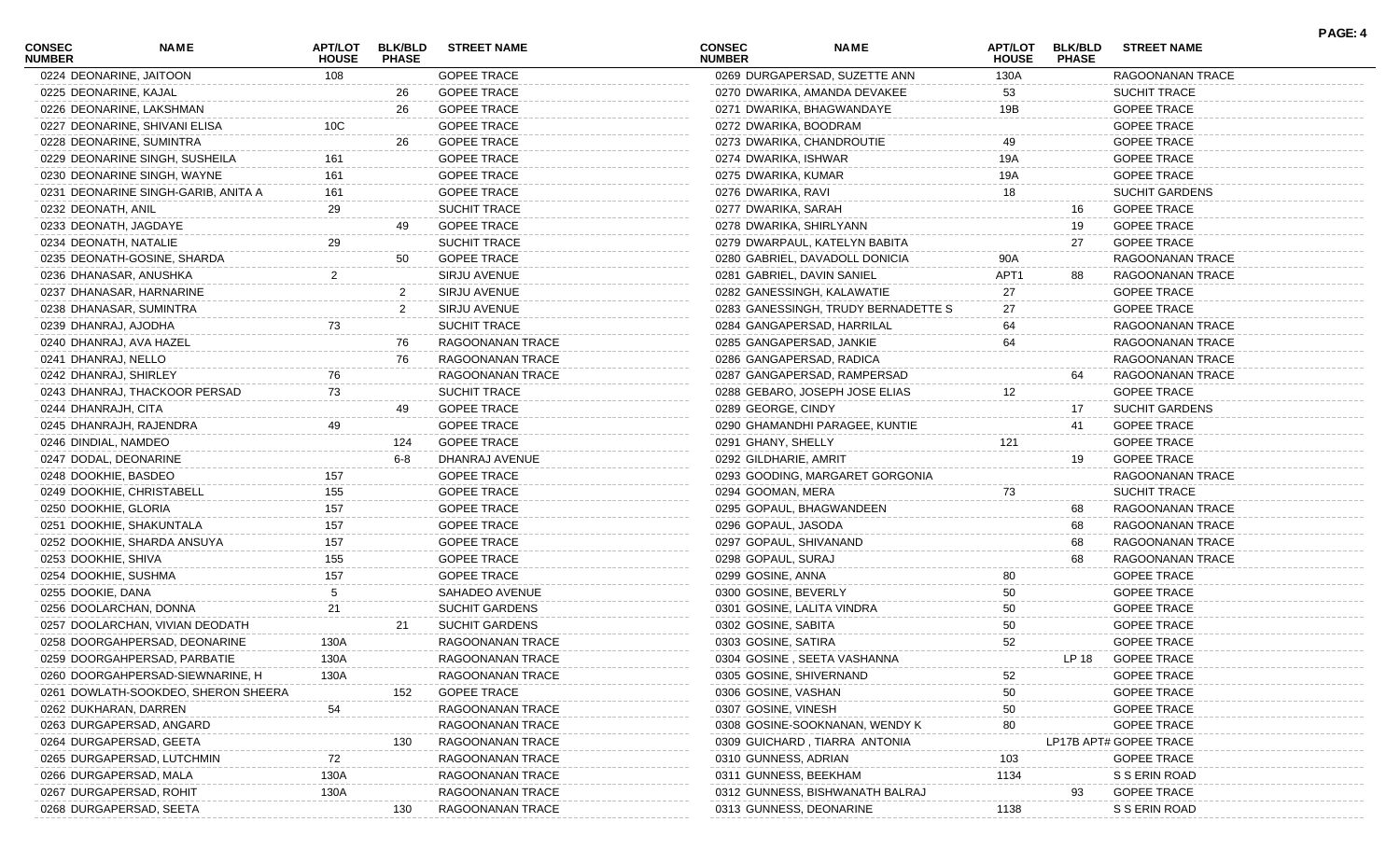| <b>CONSEC</b><br><b>NUMBER</b> | NAME                                | <b>APT/LOT</b><br><b>HOUSE</b> | <b>BLK/BLD</b><br><b>PHASE</b> | <b>STREET NAME</b>    | <b>CONSEC</b><br><b>NUMBER</b> | <b>NAME</b>                   | <b>APT/LOT</b><br><b>HOUSE</b> | <b>BLK/BLD</b><br><b>PHASE</b> | <b>STREET NAME</b>  | PAGE: 5 |
|--------------------------------|-------------------------------------|--------------------------------|--------------------------------|-----------------------|--------------------------------|-------------------------------|--------------------------------|--------------------------------|---------------------|---------|
|                                | 0314 GUNNESS, DHANWATIE SHARON      | 3                              |                                | <b>SUCHIT TRACE</b>   | 0359 JAGAN, RAJU KISSOON       |                               | 28                             |                                | RAGOONANAN TRACE    |         |
|                                | 0315 GUNNESS, EDMUND GREGORY        | 103                            |                                | <b>GOPEE TRACE</b>    | 0360 JAGDEO, ANIL              |                               | 108                            |                                | <b>GOPEE TRACE</b>  |         |
|                                | 0316 GUNNESS, ELVIS AMERSON         | 103                            |                                | <b>GOPEE TRACE</b>    | 0361 JAGDEO, ISHWAR            |                               | 108                            |                                | <b>GOPEE TRACE</b>  |         |
|                                | 0317 GUNNESS, GAIL BETTYANN         | 103                            |                                | <b>GOPEE TRACE</b>    | 0362 JAGDEO, LEANAND           |                               |                                | 108                            | <b>GOPEE TRACE</b>  |         |
| 0318 GUNNESS, HELEN            |                                     | 1134-36                        |                                | S S ERIN ROAD         | 0363 JAGDEO, SALISHA           |                               | 108                            |                                | <b>GOPEE TRACE</b>  |         |
|                                | 0319 GUNNESS, JADA ASTRAL           |                                | 1138                           | S S ERIN ROAD         | 0364 JAGESSAR, DEONARINE       |                               | 1138                           |                                | S S ERIN ROAD       |         |
|                                | 0320 GUNNESS, JIVIN ANGEL           |                                | 1138                           | S S ERIN ROAD         | 0365 JAGGAN, NICOLE TARA       |                               | 41A                            |                                | SUCHIT TRACE        |         |
|                                | 0321 GUNNESS, MANOHAR               |                                | 93                             | <b>GOPEE TRACE</b>    | 0366 JAGGERNATH, DAVE          |                               | 85                             |                                | SUCHIT TRACE        |         |
|                                | 0322 GUNNESS, RAJIV JUNIOR          |                                | 3                              | <b>SUCHIT TRACE</b>   | 0367 JAGLAL, ANDY              |                               | LP32                           |                                | <b>GOPEE TRACE</b>  |         |
| 0323 GUNNESS, RENUKA           |                                     |                                |                                | <b>SUCHIT TRACE</b>   | 0368 JAGLAL, JIMMY             |                               | 17                             |                                | SAHADEO AVENUE      |         |
|                                | 0324 GUNNESS, ROOPNARINE            | 3                              |                                | <b>SUCHIT TRACE</b>   | 0369 JAGLAL, ROOKMIN           |                               | 17                             |                                | SAHADEO AVENUE      |         |
| 0325 GUNNESS, SANJEEV          |                                     |                                | -3                             | SUCHIT TRACE          | 0370 JAGLAL, SUKHU             |                               | 17                             |                                | SAHADEO AVENUE      |         |
| 0326 GUNNESS, SHAMA            |                                     |                                | 93                             | <b>GOPEE TRACE</b>    |                                | 0371 JAGLAL-JAIRAM, STACY-ANN |                                | 16                             | <b>GOPEE TRACE</b>  |         |
|                                | 0327 GUNNESS-RAMROOP, KAVITA KAMALA |                                | 93                             | <b>GOPEE TRACE</b>    | 0372 JAGMOHAN, DULARIE         |                               | 43                             |                                | SUCHIT TRACE        |         |
|                                | 0328 HARGOBIN, VEDANAND KRISHN      |                                | 51                             | <b>GOPEE TRACE</b>    |                                | 0373 JAGMOHAN, JEWAN AKASH    |                                | 43                             | SUCHIT TRACE        |         |
|                                | 0329 HARRICHARAN-SIEWSANKAR, S      | 163                            |                                | <b>GOPEE TRACE</b>    | 0374 JAGMOHAN, KARISHMA        |                               |                                | 53 D                           | <b>GOPEE TRACE</b>  |         |
| 0330 HARRILAL, RAJEN           |                                     | 104                            |                                | <b>GOPEE TRACE</b>    | 0375 JAGMOHAN, KOUSIL          |                               | 53D                            |                                | <b>GOPEE TRACE</b>  |         |
|                                | 0331 HARRILAL, SHARLINE BANWATTIE   |                                | 118                            | <b>GOPEE TRACE</b>    | 0376 JAGMOHAN, MOTIELAL        |                               |                                |                                | <b>SUCHIT TRACE</b> |         |
|                                | 0332 HARRIPERSAD, DHANRAJ           | 64                             |                                | RAGOONANAN TRACE      | 0377 JAGMOHAN, RAJESH          |                               | 53 D                           |                                | <b>GOPEE TRACE</b>  |         |
|                                | 0333 HARRIPERSAD, FRANKLYN          | 24A                            |                                | <b>GOPEE TRACE</b>    | 0378 JAGMOHAN, RESHMA          |                               | 53D                            |                                | <b>GOPEE TRACE</b>  |         |
|                                | 0334 HARRIPERSAD, LYNETTE KATTYANN  | 24A                            |                                | <b>GOPEE TRACE</b>    | 0379 JAGMOHAN, SUNDAR          |                               | 43                             |                                | SUCHIT TRACE        |         |
|                                | 0335 HARRIPERSAD, PEARL             | 24A                            |                                | <b>GOPEE TRACE</b>    | 0380 JAGNANAN, AKHILESH        |                               |                                | 62                             | RAGOONANAN TRACE    |         |
|                                | 0336 HARRIPERSAD, PRIYA KATELAN     |                                | 24A                            | <b>GOPEE TRACE</b>    | 0381 JAGNANAN, HIMESH          |                               |                                | 62                             | RAGOONANAN TRACE    |         |
|                                | 0337 HARRIPERSAD, RADHICA           | 78                             |                                | RAGOONANAN TRACE      | 0382 JAGNANAN, KASHYAP         |                               | 62                             |                                | RAGOONANAN TRACE    |         |
|                                | 0338 HARRIPERSAD, SUZAN             | 24A                            |                                | <b>GOPEE TRACE</b>    | 0383 JAGNANAN, SAMAROO         |                               | 62                             |                                | RAGOONANAN TRACE    |         |
|                                | 0339 HARRIPERSAD, VIJAY             |                                | 78                             | RAGOONANAN TRACE      |                                |                               |                                |                                |                     |         |
|                                |                                     |                                |                                |                       | 0384 JAGNANAN, VIDEYA          |                               | 62                             |                                | RAGOONANAN TRACE    |         |
|                                | 0340 HARRIPERSAD, VIVEK             |                                | 24A                            | <b>GOPEE TRACE</b>    | 0385 JAIMUNGAL, DAVE           |                               | 30                             |                                | <b>GOPEE TRACE</b>  |         |
|                                | 0341 HARRIPERSAD MAHARAJ, GAITREE   | 78                             |                                | RAGOONANAN TRACE      | 0386 JAIMUNGAL, INDIRA         |                               | 30                             |                                | <b>GOPEE TRACE</b>  |         |
| 0342 HARRY, BALRAJ             |                                     |                                |                                | <b>GOPEE TRACE</b>    | 0387 JAIMUNGAL, KHYLAS         |                               | 30                             |                                | <b>GOPEE TRACE</b>  |         |
|                                | 0343 HASSAN, SHAZARA YASMIN         |                                | 95C                            | RAILWAY LINE ROAD     | 0388 JAIMUNGAL, RENNIE         |                               |                                | 30                             | <b>GOPEE TRACE</b>  |         |
|                                | 0344 HASSAN, SHAZMIN ZALIMOON       |                                | 95C                            | RAILWAY LINE ROAD     | 0389 JAIMUNGAL, ROOPESH        |                               | 30                             |                                | <b>GOPEE TRACE</b>  |         |
| 0345 HASSAN, YASSIM            |                                     |                                |                                | <b>GOPEE TRACE</b>    | 0390 JAIMUNGAL, RUPWATIE       |                               | 30                             |                                | <b>GOPEE TRACE</b>  |         |
| 0346 HENRY, VICTOR             |                                     |                                |                                | RAGOONANAN TRACE      | 0391 JAIMUNGAL, TERTHRAJ       |                               | 30                             |                                | <b>GOPEE TRACE</b>  |         |
| 0347 HOSEIN, FAZAL             |                                     | 42A                            |                                | <b>GOPEE TRACE</b>    | 0392 JAIRAM, ANAN              |                               | 16                             |                                | <b>GOPEE TRACE</b>  |         |
|                                | 0348 HOSEIN, FAZEERA ANNISA         | 14                             |                                | <b>SUCHIT GARDENS</b> | 0393 JAIRAM, BARNDAY           |                               | 16                             |                                | <b>GOPEE TRACE</b>  |         |
| 0349 HOSEIN, MAHAMOOD          |                                     | 14                             |                                | <b>SUCHIT GARDENS</b> | 0394 JAIRAM, DEVANAND          |                               |                                | 16                             | <b>GOPEE TRACE</b>  |         |
| 0350 HOSEIN, NAZIRDEEN         |                                     | 111                            |                                | <b>GOPEE TRACE</b>    | 0395 JAIRAM, LATA              |                               |                                | 16                             | <b>GOPEE TRACE</b>  |         |
| 0351 HOSEIN, SHAZARD           |                                     | 111                            |                                | <b>GOPEE TRACE</b>    | 0396 JAIRAM, SHIVANAND         |                               | 16                             |                                | <b>GOPEE TRACE</b>  |         |
| 0352 HOSEIN, SHIMOON           |                                     | 14                             |                                | SUCHIT GARDENS        | 0397 JAMES, DOOLIN             |                               | 129                            |                                | <b>GOPEE TRACE</b>  |         |
|                                | 0353 HOSEIN-AZIZ, NARIMAN           |                                | 13                             | <b>SUCHIT GARDENS</b> |                                | 0398 JHAGROO, CHANDRAPAUL     | 40                             |                                | <b>GOPEE TRACE</b>  |         |
|                                | 0354 JADOONANAN-CHAITRAM, VASHTEE   |                                | 161A                           | RAILWAY LINE ROAD     |                                | 0399 JHAGROO-BAPTISTE, ANNIE  |                                | 17                             | DHANRAJ AVENUE      |         |
|                                | 0355 JAGAN, AVINASH DALE            | 28                             |                                | RAGOONANAN TRACE      |                                | 0400 JHAGROO-SAMAROO, ALLISON |                                | 12                             | DHANRAJ AVENUE      |         |
| 0356 JAGAN, AVISHKAR           |                                     |                                | 28                             | RAGOONANAN TRACE      | 0401 JHAGROO-SINGH, REKHA      |                               | 40                             |                                | <b>GOPEE TRACE</b>  |         |
| 0357 JAGAN, BASMATIAH          |                                     | 28                             |                                | RAGOONANAN TRACE      | 0402 JHAGRU, ASHIMA            |                               | 167                            |                                | <b>GOPEE TRACE</b>  |         |
| 0358 JAGAN, GEETA              |                                     | 28                             |                                | RAGOONANAN TRACE      | 0403 JHAGRU, DHANWANTIE        |                               | 167                            |                                | <b>GOPEE TRACE</b>  |         |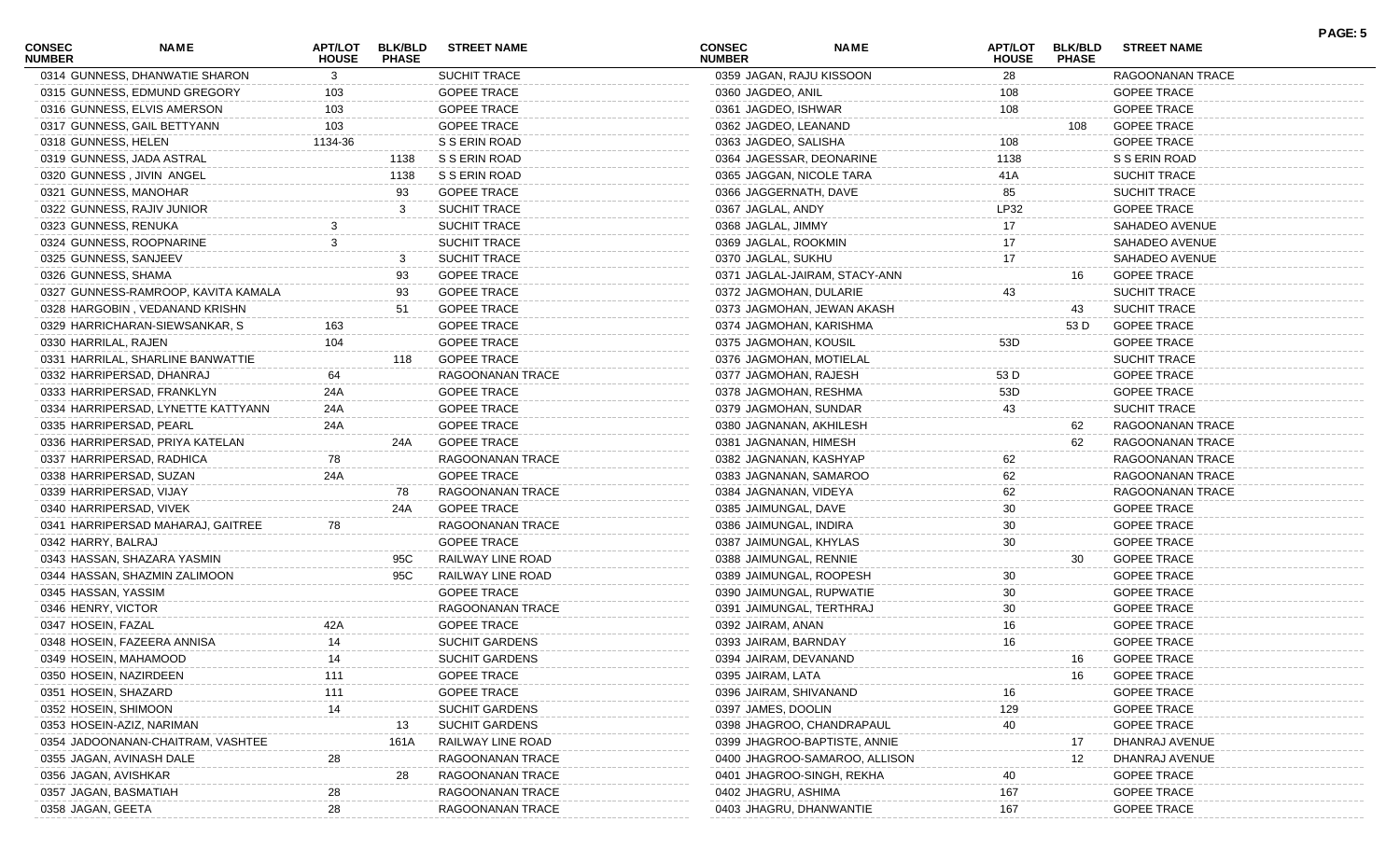| CONSEC<br><b>NUMBER</b> | <b>NAME</b>                            | <b>HOUSE</b> | APT/LOT BLK/BLD<br><b>PHASE</b> | <b>STREET NAME</b>  | <b>CONSEC</b><br><b>NUMBER</b> | <b>NAME</b>                        | <b>HOUSE</b>      | APT/LOT BLK/BLD<br><b>PHASE</b> | <b>STREET NAME</b>    |  |
|-------------------------|----------------------------------------|--------------|---------------------------------|---------------------|--------------------------------|------------------------------------|-------------------|---------------------------------|-----------------------|--|
|                         | 0404 JHAGRU, ROSHAN C                  | 167          |                                 | <b>GOPEE TRACE</b>  | 0449 LALCHAN, PARTAP           |                                    | 89                |                                 | SUCHIT TRACE          |  |
|                         | 0405 JHAGRU, SATTISH SURENDR           | 167          |                                 | <b>GOPEE TRACE</b>  | 0450 LALCHAN, RAJPAUL          |                                    | 86                |                                 | <b>GOPEE TRACE</b>    |  |
|                         | 0406 JHAGRU, SEECHARAN                 | 167          |                                 | <b>GOPEE TRACE</b>  | 0451 LALCHAN, RAMROOP          |                                    | 89                |                                 | <b>SUCHIT TRACE</b>   |  |
|                         | 0407 JHAGRU, VASHEPATTI                | 167          |                                 | <b>GOPEE TRACE</b>  |                                | 0452 LALCHAN, SUTIKK SHANN         |                   | 89                              | <b>SUCHIT TRACE</b>   |  |
|                         | 0408 JHAGRU, VINODE SHYAM              | 167          |                                 | <b>GOPEE TRACE</b>  |                                | 0453 LALCHAN-SAGAR, OMATIE         | LP 10             |                                 | <b>SUCHIT TRACE</b>   |  |
| 0409 JOHN, AMIR         |                                        | 111          |                                 | <b>GOPEE TRACE</b>  | 0454 LALLA, DENESH             |                                    | 82                |                                 | RAILWAY LINE ROAD     |  |
|                         | 0410 JOUHIRE, ABIGAIL STEPHANIE        | 23           |                                 | <b>SUCHIT TRACE</b> | 0455 LALO, JANKIE              |                                    | 82                |                                 | RAILWAY LINE ROAD     |  |
| 0411 JOUHIRE, ISAAC     |                                        |              | 23                              | <b>SUCHIT TRACE</b> | 0456 LALOO, SHERRY ANNE        |                                    | 22                |                                 | <b>GOPEE TRACE</b>    |  |
|                         | 0412 JOWHIRE, RAJKUMARIE               | 23           |                                 | <b>SUCHIT TRACE</b> | 0457 LALOO, VIDYIA             |                                    |                   | 82                              | RAILWAY LINE ROAD,    |  |
|                         | 0413 JOWHIRE, REHANNA SARAH            | 23           |                                 | <b>SUCHIT TRACE</b> |                                | 0458 LOORKHOOR, TARADEVI           | 64                |                                 | RAGOONANAN TRACE      |  |
|                         | 0414 KANHAI RAMLOGAN, TRICIA           |              | 19A                             | <b>GOPEE TRACE</b>  |                                | 0459 LUTCHMANSINGH, INDIRA         | 52                |                                 | <b>GOPEE TRACE</b>    |  |
| 0415 KARAN, ASHA        |                                        |              | 67                              | <b>SUCHIT TRACE</b> | 0460 MADHOO, HEMRAJ            |                                    | 31                |                                 | <b>SUCHIT TRACE</b>   |  |
| 0416 KARAN, KHEMRAJ     |                                        |              | 67                              | <b>SUCHIT TRACE</b> | 0461 MADHOO, RIANNA            |                                    | 31                |                                 | <b>SUCHIT TRACE</b>   |  |
| 0417 KARAN, NANLAL      |                                        |              | 67                              | <b>SUCHIT TRACE</b> | 0462 MADHOO, WENDELL           |                                    | 31                |                                 | SUCHIT TRACE          |  |
|                         | 0418 KARAN-RAMKISSOON, RIA PARVATIE    |              | 67                              | <b>SUCHIT TRACE</b> | 0463 MADHU, BISHAM             |                                    | 31                |                                 | SUCHIT TRACE          |  |
| 0419 KASSI, ROSHAN      |                                        | 124          |                                 | RAGOONANAN TRACE    |                                | 0464 MAHABIR, LAKSHMI DEVI         |                   | 19                              | SAHADEO AVENUE        |  |
| 0420 KASSI, SANGEETA    |                                        | 124          |                                 | RAGOONANAN TRACE    | 0465 MAHABIR, LALCHAN          |                                    | 19                |                                 | <b>SAHADEO AVENUE</b> |  |
|                         | 0421 KASSIE, DHANMATIE                 | 31           |                                 | <b>GOPEE TRACE</b>  |                                | 0466 MAHABIR, RAJ LALCHAN          |                   | 19                              | SAHADEO AVENUE        |  |
| 0422 KASSIE, KOWSIL     |                                        | 33           |                                 | <b>GOPEE TRACE</b>  |                                | 0467 MAHABIR-RAMOUDIT, ASHA B M    | 15 <sub>15</sub>  |                                 | <b>SUCHIT GARDENS</b> |  |
| 0423 KASSIE, RAKESH     |                                        | 31           |                                 | <b>GOPEE TRACE</b>  |                                | 0468 MAHABIR-RAMSARAN, NALINI      | 19                |                                 | SAHADEO AVENUE        |  |
| 0424 KHAN, AZAD         |                                        | 88           |                                 | RAGOONANAN TRACE    | 0469 MAHARAJ, ASHANY           |                                    | 115               |                                 | <b>GOPEE TRACE</b>    |  |
| 0425 KHAN, FARISHA      |                                        | 88           |                                 | RAGOONANAN TRACE    | 0470 MAHARAJ, BETTY            |                                    | 85                |                                 | <b>SUCHIT TRACE</b>   |  |
| 0426 KHAN, FIAZ         |                                        |              | 88                              | RAGOONANAN TRACE    |                                | 0471 MAHARAJ, CAPILDEO PRAMSAGAR B | 115               |                                 | <b>GOPEE TRACE</b>    |  |
| 0427 KHAN, KAZIM        |                                        | 60           |                                 | <b>GOPEE TRACE</b>  | 0472 MAHARAJ, CHANDRA          |                                    | 123C              |                                 | <b>GOPEE TRACE</b>    |  |
| 0428 KHAN, KOUSILIYA    |                                        | 176          |                                 | RAGOONANAN TRACE    |                                | 0473 MAHARAJ, CHINGOOR PREMSAGAR   | 123C              |                                 | <b>GOPEE TRACE</b>    |  |
| 0429 KHAN, RAYMOND      |                                        |              | 74                              | RAGOONANAN TRACE    | 0474 MAHARAJ, DEODATH          |                                    | 115               |                                 | <b>GOPEE TRACE</b>    |  |
| 0430 KHAN, SHARAZ       |                                        | 88           |                                 | RAGOONANAN TRACE    | 0475 MAHARAJ, DEVIKA           |                                    |                   | 124                             | <b>GOPEE TRACE</b>    |  |
| 0431 KHAN, SHAROZA      |                                        | 88           |                                 | RAGOONANAN TRACE    | 0476 MAHARAJ, DHANSHAM         |                                    | 115               |                                 | <b>GOPEE TRACE</b>    |  |
|                         | 0432 KHAN-MC DONALD, JENNIFER          |              | 12                              | <b>GOPEE TRACE</b>  | 0477 MAHARAJ, DONNY            |                                    | 82                |                                 | RAILWAY LINE ROAD     |  |
|                         | 0433 KHAN-SEEPERSAD, NAILAH NERISSA K  | 49D          |                                 | <b>GOPEE TRACE</b>  |                                | 0478 MAHARAJ, GOVIN DAVAN          |                   | 124                             | <b>GOPEE TRACE</b>    |  |
|                         | 0434 KISSOON, SAVITREE                 | 173          |                                 | <b>GOPEE TRACE</b>  | 0479 MAHARAJ, HARDEO           |                                    | 115               |                                 | <b>GOPEE TRACE</b>    |  |
|                         | 0435 KUMAR, KHAMCHAN NEIL              | 84B          |                                 | RAILWAY LINE ROAD   | 0480 MAHARAJ, HARIDATH         |                                    | 85                |                                 | SUCHIT TRACE          |  |
|                         | 0436 KUMAR, NAVIN NARESH               | 84B          |                                 | RAILWAY LINE ROAD   |                                | 0481 MAHARAJ, HEMANEE LISA         |                   | 97                              | <b>GOPEE TRACE</b>    |  |
| 0437 KUMAR, NICHOLAS    |                                        | 84B          |                                 | RAILWAY LINE ROAD   | 0482 MAHARAJ, KAWAL            |                                    | 115               |                                 | <b>GOPEE TRACE</b>    |  |
|                         | 0438 KUNGEBEHARRY-SIRJU, AMBHIKA L K A |              | 66                              | <b>GOPEE TRACE</b>  | 0483 MAHARAJ, KAWSILIA         |                                    | 97                |                                 | <b>GOPEE TRACE</b>    |  |
|                         | 0439 KUNJAN, DEONARINE                 |              |                                 | <b>GOPEE TRACE</b>  | 0484 MAHARAJ, MUKESH           |                                    | 89                |                                 | GOPEE TRACE           |  |
| 0440 KUNJAN, DONNIE     |                                        | 25           |                                 | <b>GOPEE TRACE</b>  | 0485 MAHARAJ, RAMDASSIE        |                                    | 89                |                                 | <b>GOPEE TRACE</b>    |  |
| 0441 KUNJAN, HARIHAR    |                                        | APT 11       | 13                              | <b>SUCHIT TRACE</b> |                                | 0486 MAHARAJ, RAVI NARENDRA        | 85                |                                 | <b>SUCHIT TRACE</b>   |  |
| 0442 KUNJAN, MELVIN     |                                        | 25           |                                 | <b>GOPEE TRACE</b>  |                                | 0487 MAHARAJ, RHAJAN RIKKI         | 123C              |                                 | <b>GOPEE TRACE</b>    |  |
| 0443 KUNJAN, SHARON     |                                        | 25           |                                 | <b>GOPEE TRACE</b>  |                                | 0488 MAHARAJ, RHEA RESHMA          | 123C              |                                 | <b>GOPEE TRACE</b>    |  |
| 0444 LALCHAN, ARJOON    |                                        | 37           |                                 | <b>GOPEE TRACE</b>  | 0489 MAHARAJ, SAMADATH         |                                    |                   |                                 | <b>GOPEE TRACE</b>    |  |
|                         | 0445 LALCHAN, BISSOONDAYE              | 135          |                                 | <b>GOPEE TRACE</b>  |                                | 0490 MAHARAJ, SHERRY ANN           | APT <sub>13</sub> |                                 | <b>SUCHIT TRACE</b>   |  |
| 0446 LALCHAN, GOPAUL    |                                        | 116          |                                 | RAILWAY LINE ROAD   | 0491 MAHARAJ, SHIVA RAJIV      |                                    | 85                |                                 | <b>SUCHIT TRACE</b>   |  |
|                         | 0447 LALCHAN, KENDRICK                 | 135          |                                 | <b>GOPEE TRACE</b>  |                                | 0492 MAHARAJ, SIMBHOONATH POORAN   | 97                |                                 | <b>GOPEE TRACE</b>    |  |
|                         | 0448 LALCHAN, PARASRAM                 |              |                                 | <b>SUCHIT TRACE</b> | 0493 MAHARAJ, VIKRAM           |                                    | 97                |                                 | <b>GOPEE TRACE</b>    |  |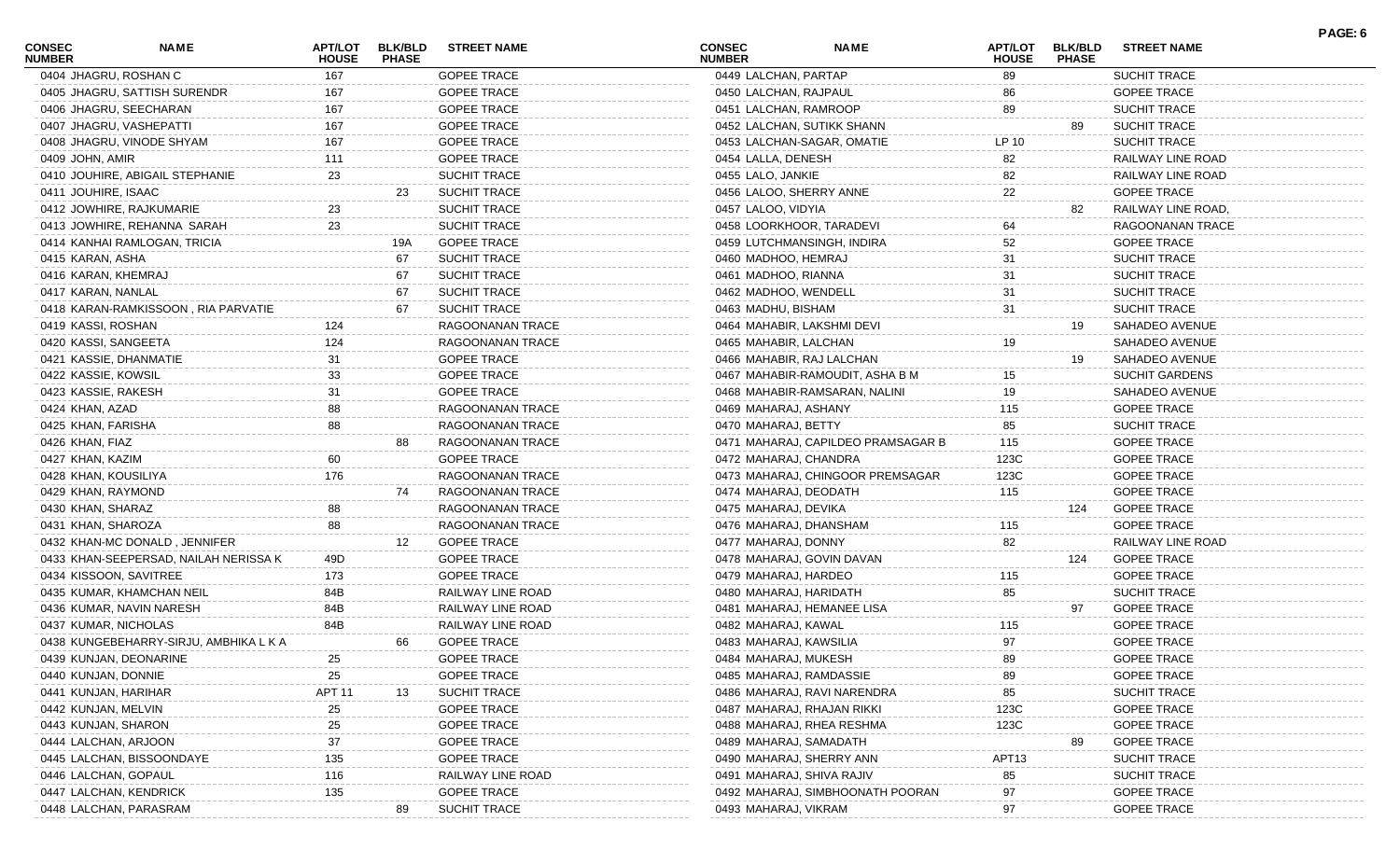| <b>CONSEC</b><br><b>NUMBER</b> | <b>NAME</b>                        | <b>HOUSE</b>     | <b>PHASE</b> | APT/LOT BLK/BLD STREET NAME | <b>CONSEC</b><br><b>NUMBER</b> | <b>NAME</b>                        | <b>HOUSE</b> | APT/LOT BLK/BLD<br><b>PHASE</b> | <b>STREET NAME</b>             |  |
|--------------------------------|------------------------------------|------------------|--------------|-----------------------------|--------------------------------|------------------------------------|--------------|---------------------------------|--------------------------------|--|
| 0494 MAHARAJ, VISHAL           |                                    | 97               |              | <b>GOPEE TRACE</b>          | 0539 MOTILAL, DIANNE           |                                    | 40           |                                 | <b>GOPEE TRACE</b>             |  |
|                                | 0495 MAHARAJ-HARGOBIN, VINDY       |                  | 51           | <b>GOPEE TRACE</b>          | 0540 MOTILAL, DOLLY            |                                    | 28           |                                 | <b>GOPEE TRACE</b>             |  |
|                                | 0496 MAHARAJ-RAMPERSAD, RACHELLE   |                  | 98           | RAGOONANAN TRACE            | 0541 MOTILAL, ROLAN            |                                    | 28           |                                 | <b>GOPEE TRACE</b>             |  |
|                                | 0497 MAHARAJ-SINGH, RAJDAYE        | 161              |              | <b>GOPEE TRACE</b>          | 0542 MUNUSAMI, PARBATIE        |                                    | 25           |                                 | <b>GOPEE TRACE</b>             |  |
|                                | 0498 MANGRA, BHAGWANDASS           | 36               |              | <b>GOPEE TRACE</b>          | 0543 NANAN, NADIA              |                                    | 13           |                                 | SAHADEO AVENUE                 |  |
|                                | 0499 MANGRA, GILDHARRY             | 36               |              | <b>GOPEE TRACE</b>          | 0544 NANAN, SAVITRI            |                                    |              | 13                              | SAHADEO AVENUE                 |  |
|                                | 0500 MANGRA, MINAWATIE             | 36               |              | <b>GOPEE TRACE</b>          |                                | 0545 NANDLAL, BREHME RAVI          |              | 27                              | SUCHIT TRACE                   |  |
| 0501 MANGRA, RAJESH            |                                    | 36               |              | <b>GOPEE TRACE</b>          |                                | 0546 NANDLAL, GANGADAYE            | $27\,$       |                                 | <b>SUCHIT TRACE</b>            |  |
| 0502 MANGRA, RAKESH            |                                    | 36               |              | <b>GOPEE TRACE</b>          |                                | 0547 NANDLAL, KISHANCHAND          | 27           |                                 | <b>SUCHIT TRACE</b>            |  |
|                                | 0503 MANIRAM, CHRISTINE            | 129              |              | <b>GOPEE TRACE</b>          |                                | 0548 NANDLAL, SARAH YASHODA        |              | 27                              | <b>SUCHIT TRACE</b>            |  |
|                                | 0504 MANIRAM, LALCHAN              |                  |              | RAILWAY LINE ROAD           |                                | 0549 NAZIR-KHALEEL, HANIFF         | 9            |                                 | <b>SUCHIT GARDENS</b>          |  |
| 0505 MANIRAM, SHEILA           |                                    |                  |              | RAILWAY LINE ROAD,          |                                | 0550 NAZIR-KHALEEL, IMTIAZ         |              | 9                               | <b>SUCHIT GARDENS</b>          |  |
| 0506 MANIRAM, STEVE            |                                    | 46               |              | RAILWAY LINE ROAD           |                                | 0551 NAZIR-KHALEEL, SHAMATTEE      |              | 9                               | <b>SUCHIT GARDENS</b>          |  |
| 0507 MANOHAR, INDRA            |                                    | 104              |              | <b>GOPEE TRACE</b>          |                                | 0552 NAZIR-KHALEEL-DOWLAT, SHALIZA |              | 9                               | <b>SUCHIT GARDENS</b>          |  |
|                                | 0508 MARAJ, SEROJANIE              |                  |              | RAGOONANAN TRACE            | 0553 NOWBATH, PRAKASH          |                                    |              | # 190                           | <b>GOPEE TRACE</b>             |  |
| 0509 MARAJ, VYAS               |                                    | 34               |              | <b>RAGOONANAN TRACE</b>     |                                | 0554 NOWRANG-BHOLA, CINDY BHILLANI |              | 114                             | <b>GOPEE TRACE</b>             |  |
|                                | 0510 MC DONALD, FAUTINA GEORGIA    | APT <sub>3</sub> |              | RAMGOOLIE AVENUE            |                                | 0555 PANDOHIE, ZINNETTE ASHA       | 68           |                                 | RAILWAY LINE ROAD              |  |
|                                | 0511 MEADE, ANDREW ERROL MARTIN    |                  | 1176         | S S ERIN ROAD               |                                | 0556 PARAG, MARIA ROSSANA          | <b>LP17</b>  |                                 | <b>GOPEE TRACE</b>             |  |
|                                | 0512 MOHAMED, ISA SAFAR            |                  | 126          | <b>GOPEE TRACE</b>          | 0557 PARAGEE, AARTI            |                                    |              | 41                              | <b>GOPEE TRACE</b>             |  |
|                                | 0513 MOHAMED, KAREEM               |                  | 126          | <b>GOPEE TRACE</b>          | 0558 PARAGEE, GOOMATIE         |                                    |              |                                 | <b>GOPEE TRACE</b>             |  |
| 0514 MOHAMED, ZAHID            |                                    | APT <sub>4</sub> | 5            | <b>SUCHIT TRACE</b>         | 0559 PARAGEE, JEEWAN           |                                    | 41           |                                 | <b>GOPEE TRACE</b>             |  |
|                                | 0515 MOHAMMED, AMRAL KASSIM        | 13               |              | <b>SUCHIT TRACE</b>         | 0560 PARAGEE, SACHIN           |                                    | 41           |                                 | <b>GOPEE TRACE</b>             |  |
|                                | 0516 MOHAMMED, APZAIL              | 111              |              | <b>GOPEE TRACE</b>          |                                | 0561 PARAGEE MANGRA, VASHA         |              | 36                              | <b>GOPEE TRACE</b>             |  |
|                                | 0517 MOHAMMED, KEMRAJ KIRAN        | 119              |              | <b>GOPEE TRACE</b>          |                                | 0562 PARMASHA, STEPHANIE           |              | 29                              | SUCHIT TRACE                   |  |
|                                | 0518 MOHAMMED, KENT LARRY          | 66               |              | RAGOONANAN TRACE            |                                | 0563 PARMASHA-THOMPSON, NICKELIA   | 29           |                                 | SUCHIT TRACE                   |  |
|                                | 0519 MOHAMMED, MUSTAPHA            |                  | 30           | RAGOONANAN TRACE            | 0564 PAUL, RINA                |                                    | 121          |                                 | <b>GOPEE TRACE</b>             |  |
|                                | 0520 MOHAMMED, NIMSHAH             |                  | 92           | <b>GOPEE TRACE</b>          | 0565 PERSAD, ANITA             |                                    |              | 176                             | <b>GOPIE BRANCH TRACE NO 2</b> |  |
|                                | 0521 MOHAMMED, SHALINI             | 66               |              | RAGOONANAN TRACE            | 0566 PERSAD, DAVE              |                                    | 174          |                                 | <b>GOPEE TRACE</b>             |  |
|                                | 0522 MOHAMMED, SHANTAL KANDICE     |                  | 66           | RAGOONANAN TRACE            | 0567 PERSAD, JEAN              |                                    | 176          |                                 | <b>GOPEE TRACE</b>             |  |
|                                | 0523 MOHAMMED, SHENELLE KRYSTAL    |                  | 66           | RAGOONANAN TRACE            | 0568 PERSAD, KAMLA             |                                    | 176          |                                 | <b>GOPEE TRACE</b>             |  |
|                                | 0524 MOHAMMED, TEELACK VEJAIANAND  |                  | 119          | <b>GOPEE TRACE</b>          | 0569 PERSAD, KELVIN            |                                    | 176          |                                 | <b>GOPIE BRANCH TRACE NO 2</b> |  |
|                                | 0525 MOHAMMED, ZULAKA              | 111              |              | <b>GOPEE TRACE</b>          | 0570 PERSAD, LEELA             |                                    | 174          |                                 | <b>GOPEE TRACE</b>             |  |
|                                | 0526 MOHAN, LINDA DOOLARIE SUKHIYA |                  |              | <b>SUCHIT GARDENS</b>       | 0571 PERSAD, MOLLY             |                                    | 176          |                                 | GOPIE BRANCH TRACE NO 2        |  |
|                                | 0527 MOHESS, DHANPAT               |                  |              | S S ERIN ROAD               | 0572 PERSAD, RALPH             |                                    |              | 176                             | GOPIE BRANCH TRACE NO 2        |  |
|                                | 0528 MONTANO, ISWARA DIEGO         | APT <sub>4</sub> | LP 22        | RAMGOOLIE AVENUE            |                                | 0573 PERSAD, SADNA SANDY           | 174          |                                 | <b>GOPEE TRACE</b>             |  |
|                                | 0529 MOONAN, NAFISSA NAFYIA        | 11               |              | GOPEE TRACE                 | 0574 PERSAD, SANDRA            |                                    | 176          |                                 | <b>GOPEE TRACE</b>             |  |
|                                | 0530 MOONAN, NAVITA ANISIA         |                  |              | <b>GOPEE TRACE</b>          |                                | 0575 PERSAD, SEEMA NISHA           | 174          |                                 | <b>GOPEE TRACE</b>             |  |
|                                | 0531 MOONAN, THAKOOR               |                  |              | <b>GOPEE TRACE</b>          |                                | 0576 PERSAD, SHASTRI KEVIN         | 174          |                                 | <b>GOPEE TRACE</b>             |  |
|                                | 0532 MOONAN, XAVIER RAVI           |                  |              | <b>GOPEE TRACE</b>          | 0577 PERSAD, VIJAY             |                                    | 174          |                                 | <b>GOPEE TRACE</b>             |  |
|                                | 0533 MOONAN, ZEVIA ALYSSA          |                  |              | <b>GOPEE TRACE</b>          | 0578 PERSAD, WAYNE JOEL        |                                    |              | 34                              | RAILWAY LINE ROAD              |  |
|                                | 0534 MOORALLY, DULLYN              |                  |              | <b>GOPEE TRACE</b>          |                                | 0579 PERSAD, WENDELL JASON         |              | 34                              | RAILWAY LINE ROAD,             |  |
|                                | 0535 MOORALLY, RAMPERSAD           |                  |              | <b>GOPEE TRACE</b>          | 0580 PERSAD, WINSTON           |                                    | 34           |                                 | RAILWAY LINE ROAD,             |  |
|                                | 0536 MOORATH, KRISHENDATH          |                  |              | <b>SUCHIT TRACE</b>         |                                | 0581 PERSAD-RAMLAL, SHIRLEY        | 176          |                                 | <b>GOPEE TRACE</b>             |  |
|                                | 0537 MOORATH, RAMLAL NICKY         | 51               |              | <b>SUCHIT TRACE</b>         | 0582 PHAKOO, JEWAN             |                                    | 19           |                                 | <b>GOPEE TRACE</b>             |  |
|                                | 0538 MOOTOO, GLENN RAVI            |                  | 1162         | S S ERIN ROAD               | 0583 PHAKOO, LILAUTIE          |                                    | 11/4MM       |                                 | <b>GOPEE TRACE</b>             |  |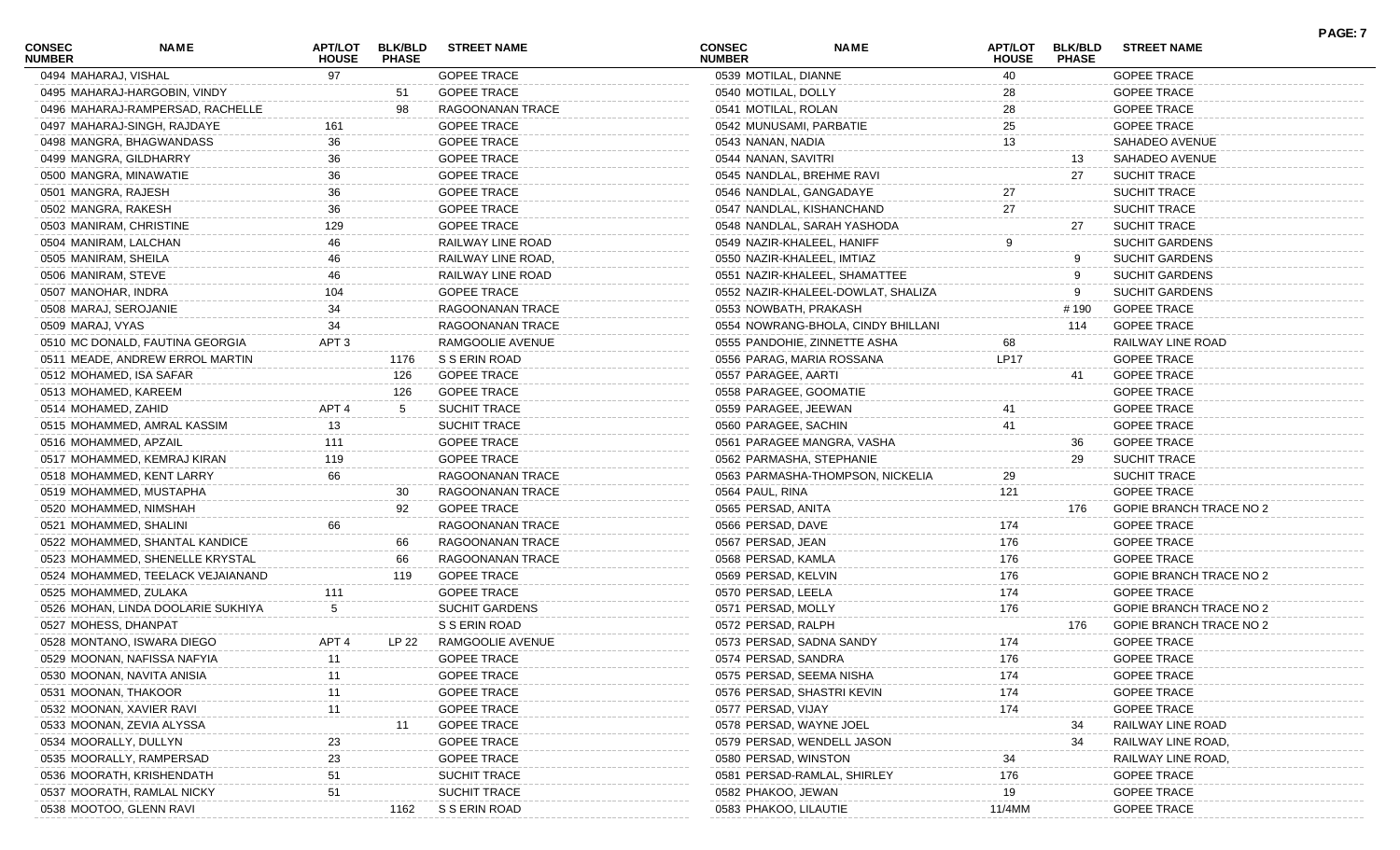| <b>CONSEC</b><br><b>NUMBER</b> | NAME                                | <b>APT/LOT</b><br><b>HOUSE</b> | <b>BLK/BLD</b><br><b>PHASE</b> | <b>STREET NAME</b>  | <b>CONSEC</b><br><b>NUMBER</b> | <b>NAME</b>                      | <b>APT/LOT</b><br><b>HOUSE</b> | <b>BLK/BLD</b><br><b>PHASE</b> | <b>STREET NAME</b>             | PAGE: 8 |
|--------------------------------|-------------------------------------|--------------------------------|--------------------------------|---------------------|--------------------------------|----------------------------------|--------------------------------|--------------------------------|--------------------------------|---------|
|                                | 0584 POONWASSIE, GLORIA SAVITRI     | 42                             |                                | RAILWAY LINE ROAD,  |                                | 0629 RAMCHARAN, STEFAN JESSE     |                                | 30                             | RAGOONANAN TRACE               |         |
|                                | 0585 POONWASSIE, JESSICA ARTI       |                                | 42                             | RAILWAY LINE ROAD,  | 0630 RAMCHARAN, TARA           |                                  | 38                             |                                | <b>GOPEE TRACE</b>             |         |
|                                | 0586 POONWASSIE, JITINDRA           | 42                             |                                | RAILWAY LINE ROAD,  | 0631 RAMCHARAN, VISHAM         |                                  | 32B                            |                                | RAGOONANAN TRACE               |         |
|                                | 0587 POONWASSIE, RADIKHA            | 42                             |                                | RAILWAY LINE ROAD,  | 0632 RAMDASS, ANIL             |                                  | 1170                           |                                | S S ERIN ROAD                  |         |
| 0588 POONWASSIE, RAJESH        |                                     | 18                             |                                | SAHADEO AVENUE      |                                | 0633 RAMDASS, ANNAMIKA GAYATRI   |                                | 1170                           | S S ERIN ROAD                  |         |
|                                | 0589 POONWASSIE, SARAH ARRIANNA     |                                | 18.                            | SAHADEO AVENUE      | 0634 RAMDASS, DHARAMRAJH       |                                  | 1176                           |                                | S S ERIN ROAD                  |         |
|                                | 0590 POONWASSIE, SHAKUNTALA         | 18                             |                                | SAHADEO AVENUE      | 0635 RAMDASS, DYLAN RICK       |                                  | 96                             |                                | <b>GOPEE TRACE</b>             |         |
| 0591 POORAN, AJODA             |                                     | 179                            |                                | <b>GOPEE TRACE</b>  | 0636 RAMDASS, KARUNESH         |                                  |                                | 1176                           | S S ERIN ROAD                  |         |
|                                | 0592 POORAN-SIRJU, VASHTI           |                                | 85                             | <b>GOPEE TRACE</b>  | 0637 RAMDASS, KEVIN ADESH      |                                  |                                | 92                             | <b>GOPEE TRACE</b>             |         |
| 0593 PREMSAGAR, RADHA          |                                     |                                |                                | <b>GOPEE TRACE</b>  | 0638 RAMDASS, LOBINDNATH       |                                  | 1170                           |                                | S S ERIN ROAD                  |         |
|                                | 0594 RAFANIELLO, SUMINTRA           | 8С                             |                                | <b>GOPEE TRACE</b>  | 0639 RAMDASS, PATRICK          |                                  | 96                             |                                | <b>GOPEE TRACE</b>             |         |
|                                | 0595 RAGBIR, HARRIPERSAD BEHARRY    | 70                             |                                | <b>GOPEE TRACE</b>  | 0640 RAMDASS, RIA TARA         |                                  | 94                             |                                | <b>GOPEE TRACE</b>             |         |
|                                | 0596 RAGBIR, KEVIN BEHARRY          | 70                             |                                | <b>GOPEE TRACE</b>  | 0641 RAMDASS, ROOKMIN          |                                  | 96                             |                                | <b>GOPEE TRACE</b>             |         |
| 0597 RAGBIR, NAVIN             |                                     |                                | 70                             | <b>GOPEE TRACE</b>  | 0642 RAMDASS, SUGANWATEE       |                                  |                                | 1176                           | S S ERIN ROAD                  |         |
| 0598 RAGBIR, ROGER             |                                     | 108                            |                                | <b>GOPEE TRACE</b>  |                                | 0643 RAMDASS, VIDYA LUTCHMINDAYE | 1170                           |                                | S S ERIN ROAD                  |         |
|                                | 0599 RAGBIR, THACKURDEEN            | 55                             |                                | <b>SUCHIT TRACE</b> | 0644 RAMDASS, VISHWANATH       |                                  | 94                             |                                | <b>GOPEE TRACE</b>             |         |
| 0600 RAJPAUL, ANNETTE          |                                     | MM1 1/4                        |                                | <b>GOPEE TRACE</b>  |                                | 0645 RAMDASS PERSAD, RACHAEL     |                                | 20                             | RAILWAY LINE ROAD,             |         |
|                                | 0601 RAJPAUL, CHRISTOPHER           | 52                             |                                | <b>GOPEE TRACE</b>  |                                | 0646 RAMDASS-PERSAD, CHANDRA     | 20                             |                                | RAILWAY LINE ROAD              |         |
| 0602 RAJPAUL, LYNETTE          |                                     |                                |                                | <b>GOPEE TRACE</b>  |                                | 0647 RAMDASS-PERSAD, RAMSAWAK    | 20                             |                                | RAILWAY LINE ROAD,             |         |
| 0603 RAJPAUL, ROSHAN           |                                     | 52                             |                                | RAILWAY LINE ROAD   |                                | 0648 RAMDASS-RAMNARINE, MONICA   |                                | 146A                           | <b>GOPIE BRANCH TRACE NO 2</b> |         |
|                                | 0604 RAMA KUMAR, AMANDA             |                                | 84B                            | RAILWAY LINE ROAD,  | 0649 RAMDATH, RAMESH           |                                  | 137                            |                                | <b>GOPEE TRACE</b>             |         |
| 0605 RAMADHAR, VASHTIE         |                                     |                                |                                | <b>GOPEE TRACE</b>  | 0650 RAMDATH, RAMESH           |                                  | 29                             |                                | <b>GOPEE TRACE</b>             |         |
|                                | 0606 RAMBACHAN LOORKHOOR, DEVASHISH |                                |                                | SAHADEO AVENUE      | 0651 RAMDATH, RAMU             |                                  | 29                             |                                | <b>GOPEE TRACE</b>             |         |
|                                | 0607 RAMBACHAN LOORKHOOR, SEETA     |                                |                                | SAHADEO AVENUE      | 0652 RAMDATH, SHALINI          |                                  | 29                             |                                | <b>GOPEE TRACE</b>             |         |
|                                |                                     |                                |                                |                     |                                |                                  |                                |                                |                                |         |
|                                | 0608 RAMBACHAN-LOORKHOOR, DEV       |                                |                                | SAHADEO AVENUE      | 0653 RAMDEO, CARMEN            |                                  | 18                             |                                | <b>GOPEE TRACE</b>             |         |
|                                | 0609 RAMBACHAN-LOORKHOOR, DEVIN     |                                | 9                              | SAHADEO AVENUE      | 0654 RAMDEO, CHANRAUTIE        |                                  | 18                             |                                | <b>GOPEE TRACE</b>             |         |
|                                | 0610 RAMBARAN-SAGAR, TRICIA         |                                | 42                             | <b>GOPEE TRACE</b>  | 0655 RAMDEO, DAMIAN            |                                  |                                | 18                             | <b>GOPEE TRACE</b>             |         |
|                                | 0611 RAMBERAN-SOOKDEO, LYSTRA       | 152                            |                                | <b>GOPEE TRACE</b>  | 0656 RAMDEO, DENESH            |                                  | 18                             |                                | <b>GOPEE TRACE</b>             |         |
|                                | 0612 RAMCHARAN, AJODHA PERSAD       | 313                            |                                | <b>GOPEE TRACE</b>  | 0657 RAMDEO, HARDEO            |                                  | 18                             |                                | <b>GOPEE TRACE</b>             |         |
| 0613 RAMCHARAN, CAROL          |                                     |                                | 30                             | RAGOONANAN TRACE    | 0658 RAMDEO, JAGRANIE          |                                  | 18                             |                                | <b>GOPEE TRACE</b>             |         |
| 0614 RAMCHARAN, DOLLY          |                                     | 119                            |                                | <b>GOPEE TRACE</b>  | 0659 RAMDEO, LAURA             |                                  | 18                             |                                | <b>GOPEE TRACE</b>             |         |
| 0615 RAMCHARAN, INDIRA         |                                     | 30                             |                                | RAGOONANAN TRACE    | 0660 RAMDEO, RESHMA            |                                  | 11A                            |                                | <b>GOPEE TRACE</b>             |         |
| 0616 RAMCHARAN, JAGDEO         |                                     | 38                             |                                | <b>GOPEE TRACE</b>  | 0661 RAMDEO, SEWALRAM          |                                  | 18                             |                                | <b>GOPEE TRACE</b>             |         |
|                                | 0617 RAMCHARAN, KHEMRAJ             | 119                            |                                | <b>GOPEE TRACE</b>  | 0662 RAMDEO, SURESH            |                                  | 18                             |                                | <b>GOPEE TRACE</b>             |         |
| 0618 RAMCHARAN, KUSHMA         |                                     | 30                             |                                | RAGOONANAN TRACE    |                                | 0663 RAMDEO-MAHABIR, SHAMIN      | 18                             |                                | <b>GOPEE TRACE</b>             |         |
|                                | 0619 RAMCHARAN, LALCHAN             | 30                             |                                | RAGOONANAN TRACE    | 0664 RAMDHAN, ARJOON           |                                  | 180                            |                                | <b>GOPEE TRACE</b>             |         |
|                                | 0620 RAMCHARAN, MAHADAYE            |                                | 30                             | RAGOONANAN TRACE    | 0665 RAMDHAN, DILLON HEMAN     |                                  | 69                             |                                | <b>GOPEE TRACE</b>             |         |
|                                | 0621 RAMCHARAN, MAHADEO MICHAEL     |                                | 32                             | RAGOONANAN TRACE    | 0666 RAMDHAN, HEMAN            |                                  | 69                             |                                | <b>GOPEE TRACE</b>             |         |
|                                | 0622 RAMCHARAN, MANNIRAM            | 321                            |                                | <b>GOPEE TRACE</b>  | 0667 RAMDHAN, LAURA            |                                  | 182                            |                                | <b>GOPEE TRACE</b>             |         |
| 0623 RAMCHARAN, MARY           |                                     | 32B                            |                                | RAGOONANAN TRACE    | 0668 RAMDHAN, SHANTA           |                                  |                                | 69                             | <b>GOPEE TRACE</b>             |         |
|                                | 0624 RAMCHARAN, MIKKEL SAMUEL       |                                | 32                             | RAGOONANAN TRACE    | 0669 RAMDHAN, SUMATIE          |                                  | 69                             |                                | <b>GOPEE TRACE</b>             |         |
| 0625 RAMCHARAN, MOHAN          |                                     | 32C                            |                                | RAGOONANAN TRACE    | 0670 RAMDHARRY, AMANDA         |                                  | 171                            |                                | <b>GOPEE TRACE</b>             |         |
| 0626 RAMCHARAN, NARESH         |                                     | 119                            |                                | <b>GOPEE TRACE</b>  | 0671 RAMDHARRY, BEEKHAM        |                                  | 173                            |                                | <b>GOPEE TRACE</b>             |         |
|                                | 0627 RAMCHARAN, NARINDRA            |                                | 38                             | <b>GOPEE TRACE</b>  | 0672 RAMDHARRY, JESSICA        |                                  | 171                            |                                | <b>GOPEE TRACE</b>             |         |
| 0628 RAMCHARAN, SHARDA         |                                     | 123B                           |                                | <b>GOPEE TRACE</b>  | 0673 RAMDHARRY, NIRMAL         |                                  | 171                            |                                | <b>GOPEE TRACE</b>             |         |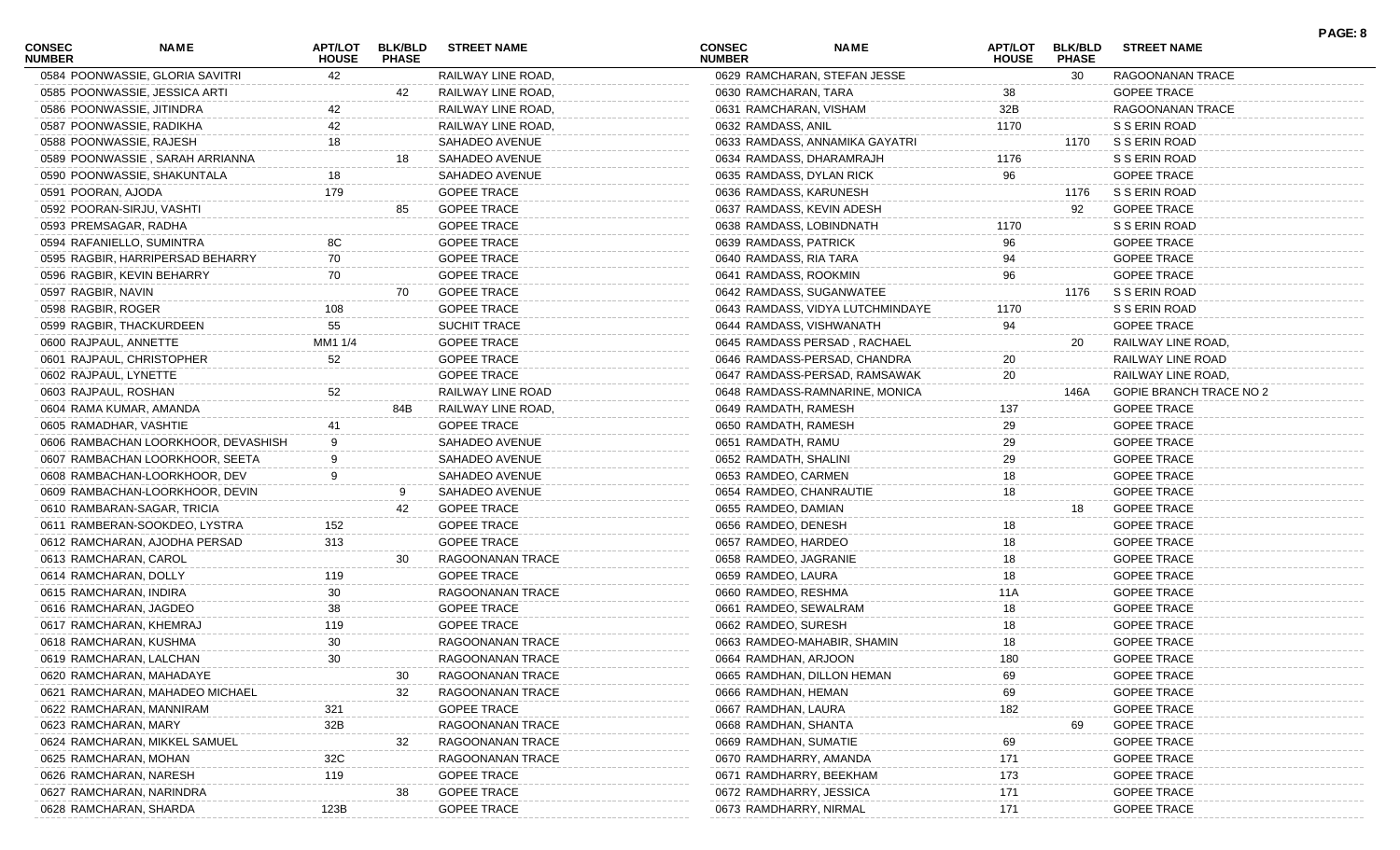| <b>CONSEC</b><br><b>NUMBER</b> | <b>NAME</b>                     | <b>APT/LOT</b><br><b>HOUSE</b> | <b>BLK/BLD</b><br><b>PHASE</b> | <b>STREET NAME</b>      | <b>CONSEC</b><br><b>NUMBER</b> | NAME                            | APT/LOT<br><b>HOUSE</b> | <b>BLK/BLD</b><br><b>PHASE</b> | <b>STREET NAME</b>    | PAGE: 9 |
|--------------------------------|---------------------------------|--------------------------------|--------------------------------|-------------------------|--------------------------------|---------------------------------|-------------------------|--------------------------------|-----------------------|---------|
|                                | 0674 RAMGOOLIE, PAULINE         |                                | 65                             | SUCHIT TRACE            | 0719 RAMLOGAN, CHRISTON        |                                 | 49                      |                                | <b>GOPEE TRACE</b>    |         |
| 0675 RAMJASS, ANJANIE          |                                 | 38                             |                                | <b>GOPEE TRACE</b>      | 0720 RAMLOGAN, DIANNA          |                                 |                         | 63                             | <b>GOPEE TRACE</b>    |         |
| 0676 RAMJASS, MAHADEO          |                                 | 38                             |                                | <b>GOPEE TRACE</b>      | 0721 RAMLOGAN, INDRANI         |                                 | 33                      |                                | <b>SUCHIT TRACE</b>   |         |
|                                | 0677 RAMJASS, MOHANLAL          | 38                             |                                | <b>GOPEE TRACE</b>      | 0722 RAMLOGAN, JODHAN          |                                 | 67                      |                                | <b>GOPEE TRACE</b>    |         |
| 0678 RAMJASS, RAMDAYIA         |                                 |                                | 38                             | <b>GOPEE TRACE</b>      | 0723 RAMLOGAN, KAMLA           |                                 | 67                      |                                | <b>GOPEE TRACE</b>    |         |
|                                | 0679 RAMJASS, REANNE REENITA    |                                | 36                             | <b>GOPEE TRACE</b>      |                                | 0724 RAMLOGAN, KAVITA DHANMATIE | 33                      |                                | <b>SUCHIT TRACE</b>   |         |
| 0680 RAMJASS, SAVITRI          |                                 |                                | 34                             | <b>GOPEE TRACE</b>      |                                | 0725 RAMLOGAN, KUSHMAWATEE      |                         | 135                            | <b>GOPEE TRACE</b>    |         |
| 0681 RAMJASS, SEERAM           |                                 | 34                             |                                | <b>GOPEE TRACE</b>      | 0726 RAMLOGAN, LAKHAN          |                                 | 67                      |                                | <b>GOPEE TRACE</b>    |         |
|                                | 0682 RAMJAWAN-JOHN, DRUPATTIE   | 111                            |                                | <b>GOPEE TRACE</b>      | 0727 RAMLOGAN, MAHADEO         |                                 | 63                      |                                | <b>GOPEE TRACE</b>    |         |
|                                | 0683 RAMKISSOON, CARLA LAURA    | 52                             |                                | RAILWAY LINE ROAD       | 0728 RAMLOGAN, NANAN           |                                 | 33                      |                                | <b>SUCHIT TRACE</b>   |         |
|                                | 0684 RAMKISSOON, DEOKIE         | 52                             |                                | RAILWAY LINE ROAD       | 0729 RAMLOGAN, NARINE          |                                 | 67                      |                                | <b>GOPEE TRACE</b>    |         |
|                                | 0685 RAMKISSOON, DHANIRAM       |                                | 10                             | SAHADEO AVENUE          | 0730 RAMLOGAN, NASMOON         |                                 | 63                      |                                | <b>GOPEE TRACE</b>    |         |
|                                | 0686 RAMKISSOON, EDWIN BALLIRAM | 23                             |                                | <b>SUCHIT TRACE</b>     | 0731 RAMLOGAN, NAVIN           |                                 | 63                      |                                | <b>GOPEE TRACE</b>    |         |
|                                | 0687 RAMKISSOON, KAILASH        | 231                            |                                | <b>GOPEE TRACE</b>      | 0732 RAMLOGAN, NIRMALA         |                                 | 161A                    |                                | <b>GOPEE TRACE</b>    |         |
| 0688 RAMKISSOON, KEVIN         |                                 | 23                             |                                | <b>SUCHIT TRACE</b>     | 0733 RAMLOGAN, OVINDRA         |                                 | 67                      |                                | <b>GOPEE TRACE</b>    |         |
|                                | 0689 RAMKISSOON, KOMAL          |                                | 54                             | RAILWAY LINE ROAD,      | 0734 RAMLOGAN, RADHIKA         |                                 |                         | 33                             | <b>SUCHIT TRACE</b>   |         |
|                                | 0690 RAMKISSOON, LALCHAN        |                                | 54                             | RAILWAY LINE ROAD       | 0735 RAMLOGAN, RAJDESH         |                                 | 161A                    |                                | <b>GOPEE TRACE</b>    |         |
|                                | 0691 RAMKISSOON, RAJPAUL        | # 52                           |                                | RAILWAY LINE ROAD,      | 0736 RAMLOGAN, RUSSEL          |                                 | 161A                    |                                | <b>GOPEE TRACE</b>    |         |
| 0692 RAMKISSOON, SUNIL         |                                 | 54                             |                                | <b>GOPEE TRACE</b>      |                                | 0737 RAMLOGAN, VINDRAWATEE      | 67                      |                                | <b>GOPEE TRACE</b>    |         |
|                                | 0693 RAMKISSOON BACHAN, MELANIE |                                | 54                             | RAILWAY LINE ROAD,      |                                | 0738 RAMLOGAN OUTAR, HIMLATA    | 67                      |                                | <b>GOPEE TRACE</b>    |         |
|                                | 0694 RAMKUMAR, KERRON BRIAN     | 40A                            |                                | RAILWAY LINE ROAD,      | 0739 RAMNANAN, CAMILLE         |                                 |                         | 30                             | RAILWAY LINE ROAD,    |         |
| 0695 RAMKUMAR, LALMAN          |                                 |                                | 40A                            | RAILWAY LINE ROAD       |                                | 0740 RAMNANAN, DEOKIENANAN      |                         | 30                             | RAILWAY LINE ROAD,    |         |
| 0696 RAMKUMAR, LILIMA          |                                 |                                | 40A                            | RAILWAY LINE ROAD,      |                                | 0741 RAMNANAN, GANGADAYE        |                         |                                | <b>SUCHIT TRACE</b>   |         |
|                                | 0697 RAMKUMAR, SAMANTHA CANDY   |                                |                                | RAILWAY LINE ROAD,      | 0742 RAMNANAN, INDRA           |                                 | 15<br>15                |                                | <b>SUCHIT TRACE</b>   |         |
|                                |                                 | 114                            |                                |                         |                                |                                 | 30                      |                                | RAILWAY LINE ROAD     |         |
|                                | 0698 RAMKUMAR, SAMSUNDAR        |                                |                                | <b>GOPEE TRACE</b>      |                                | 0743 RAMNANAN, KISHORE AMIT     |                         |                                |                       |         |
|                                | 0699 RAMKUMAR, TALASHPERSAD     |                                | 40                             | RAILWAY LINE ROAD       | 0744 RAMNANAN, SHIVANAND       |                                 | <b>LP177</b>            |                                | <b>GOPEE TRACE</b>    |         |
|                                | 0700 RAMLAKHAN CRUZ, KEVIN      |                                | 20                             | <b>GOPEE TRACE</b>      | 0745 RAMNANAN, SURUJ           |                                 | 15                      |                                | <b>SUCHIT TRACE</b>   |         |
| 0701 RAMLAL, DAYANAND          |                                 | 148                            |                                | <b>GOPEE TRACE</b>      |                                | 0746 RAMNANAN, TARANPERSAD      |                         | 15                             | <b>SUCHIT TRACE</b>   |         |
| 0702 RAMLAL, KRISHNA           |                                 |                                | 38                             | <b>GOPEE TRACE</b>      | 0747 RAMNARACE, LAXKHMI        |                                 | 1147                    |                                | S S ERIN ROAD         |         |
| 0703 RAMLAL, LAURA             |                                 | 15                             |                                | <b>GOPEE TRACE</b>      |                                | 0748 RAMNARASE, BHAGWANDIN      | 29                      |                                | <b>GOPEE TRACE</b>    |         |
| 0704 RAMLAL, NEEL              |                                 | 176                            |                                | GOPIE BRANCH TRACE NO 2 | 0749 RAMNATH, ANN MARIE        |                                 |                         | 168                            | <b>GOPEE TRACE</b>    |         |
| 0705 RAMLAL, PARBATEE          |                                 | 115                            |                                | RAILWAY LINE ROAD       | 0750 RAMNATH, BASMATIAH        |                                 | 60                      |                                | <b>GOPEE TRACE</b>    |         |
|                                | 0706 RAMLAL, RAKA UTTARA        |                                | 59                             | <b>GOPEE TRACE</b>      | 0751 RAMNATH, HEAMRAJ          |                                 | 21                      |                                | <b>SUCHIT TRACE</b>   |         |
| 0707 RAMLAL, RYAN              |                                 |                                | 115                            | RAILWAY LINE ROAD       | 0752 RAMNATH, NEVILLE          |                                 | 106                     |                                | <b>GOPEE TRACE</b>    |         |
| 0708 RAMLAL, SAHADEO           |                                 | 148                            |                                | <b>GOPEE TRACE</b>      | 0753 RAMNATH, PARBATEE         |                                 | 110                     |                                | <b>GOPEE TRACE</b>    |         |
|                                | 0709 RAMLAL, SATESH KHEMRAJ     |                                | 10                             | <b>SUCHIT GARDENS</b>   | 0754 RAMNATH, RADHEKA          |                                 | 60                      |                                | <b>GOPEE TRACE</b>    |         |
|                                | 0710 RAMLAL, SHERMA LEAH        | 148                            |                                | <b>GOPEE TRACE</b>      | 0755 RAMNATH, RAFEAL           |                                 | 106                     |                                | <b>GOPEE TRACE</b>    |         |
| 0711 RAMLAL, SOOKDEO           |                                 | 152                            |                                | <b>GOPEE TRACE</b>      |                                | 0756 RAMNATH-KHAN, PARBATIE     | 60                      |                                | <b>GOPEE TRACE</b>    |         |
|                                | 0712 RAMLAL, VEDESH VEERAJ      |                                | 59                             | <b>GOPEE TRACE</b>      |                                | 0757 RAMOUDIT, STEVE LINCOLN    |                         | 15                             | <b>SUCHIT GARDENS</b> |         |
| 0713 RAMLAL, VINU              |                                 | 146                            | C                              | <b>GOPEE TRACE</b>      | 0758 RAMOUTAR, ANJANEE         |                                 |                         | 6                              | SIRJU AVENUE          |         |
|                                | 0714 RAMLAL-RAMSARAN, SUMATEE   | LOT A                          |                                | GOPIE BRANCH TRACE NO 2 |                                | 0759 RAMOUTAR, ANNA ALICIA      |                         | 131                            | <b>GOPEE TRACE</b>    |         |
|                                | 0715 RAMLOCHAN, VISHAM          |                                |                                | <b>GOPEE TRACE</b>      | 0760 RAMOUTAR, BAIJU           |                                 | 1156B                   |                                | S S ERIN ROAD         |         |
| 0716 RAMLOGAN, ANIL            |                                 | 19A                            |                                | <b>GOPEE TRACE</b>      |                                | 0761 RAMOUTAR, CHRIS HAMRAJ     | 1156                    |                                | S S ERIN ROAD         |         |
| 0717 RAMLOGAN, ANUP            |                                 | 19A                            |                                | <b>GOPEE TRACE</b>      | 0762 RAMOUTAR, CHRISTINA       |                                 | 131                     |                                | <b>GOPEE TRACE</b>    |         |
|                                | 0718 RAMLOGAN, CHANARDAYE       | 49                             |                                | <b>GOPEE TRACE</b>      | 0763 RAMOUTAR, DANNY           |                                 | 8                       |                                | SIRJU AVENUE          |         |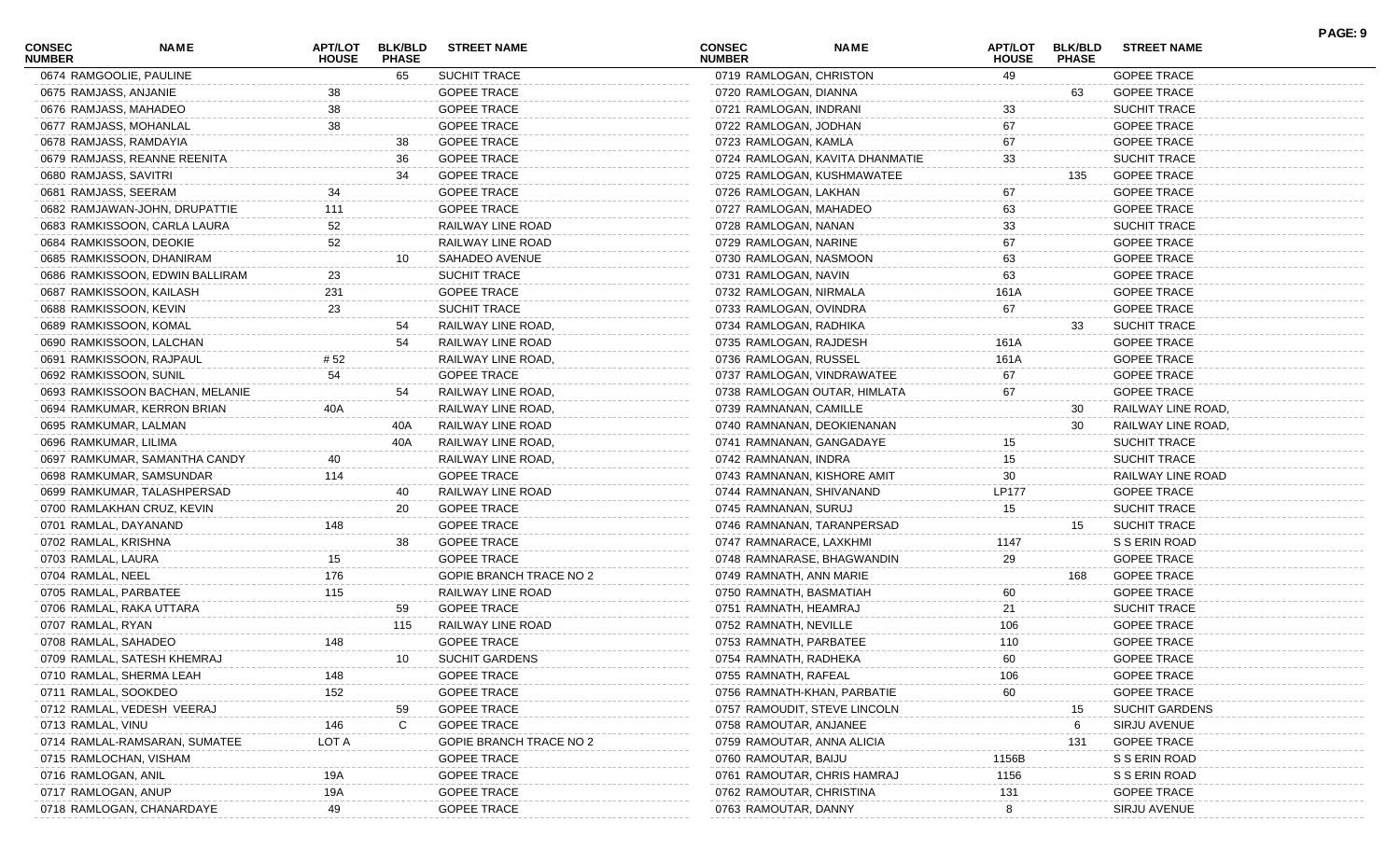| CONSEC<br><b>NUMBER</b> | <b>NAME</b>                        | <b>APT/LOT</b><br><b>HOUSE</b> | <b>BLK/BLD</b><br><b>PHASE</b> | <b>STREET NAME</b>    | <b>CONSEC</b><br><b>NUMBER</b> | <b>NAME</b>                          | <b>APT/LOT</b><br><b>HOUSE</b> | <b>BLK/BLD</b><br><b>PHASE</b> | <b>STREET NAME</b>    |
|-------------------------|------------------------------------|--------------------------------|--------------------------------|-----------------------|--------------------------------|--------------------------------------|--------------------------------|--------------------------------|-----------------------|
|                         | 0764 RAMOUTAR, DEODATH             |                                | 8                              | SIRJU AVENUE          |                                | 0809 RAMSAY, LAWRENCE ROBERT HENRY   |                                | 120                            | <b>GOPEE TRACE</b>    |
|                         | 0765 RAMOUTAR, JENNIFER GIETRE     | 131                            |                                | <b>GOPEE TRACE</b>    | 0810 RAMSAY, PAMELA            |                                      | 121                            |                                | <b>GOPEE TRACE</b>    |
|                         | 0766 RAMOUTAR, NARASE              | 131                            |                                | <b>GOPEE TRACE</b>    |                                | 0811 RAMSINGH, DÉ SEAN ROSHAN        |                                | 44                             | RAGOONANAN TRACE      |
|                         | 0767 RAMOUTAR, RADHIKA             | 1156B                          |                                | S S ERIN ROAD         |                                | 0812 RAMSINGH, VINAYAK               | 44                             |                                | RAGOONANAN TRACE      |
|                         | 0768 RAMOUTAR, RAKESH              |                                |                                | <b>SIRJU AVENUE</b>   |                                | 0813 RAMSOOK, AMRITA LAUREN          |                                | 80                             | RAILWAY LINE ROAD     |
|                         | 0769 RAMOUTAR, TERRENCE            | 131                            |                                | <b>GOPEE TRACE</b>    | 0814 RAMSOOK, SEETA            |                                      |                                | 80                             | RAILWAY LINE ROAD     |
|                         | 0770 RAMOUTAR, VASHISH RITESH      |                                | 1160                           | S S ERIN ROAD         |                                | 0815 RAMSUBHAG, RAJPATIYA            | 96                             |                                | RAILWAY LINE ROAD     |
|                         | 0771 RAMOUTAR, VASHTI              | 1160                           |                                | S S ERIN ROAD         |                                | 0816 RAMSUBHAG ARJOON, ANNETTE       | 96                             |                                | RAILWAY LINE ROAD     |
|                         | 0772 RAMOUTAR-JOSEPH, VANESSA      | 131                            |                                | <b>GOPEE TRACE</b>    |                                | 0817 RAMSUBHAG-DODAL, RIA            |                                | 6-8                            | <b>GOPEE TRACE</b>    |
|                         | 0773 RAMPERSAD, ANGELA             | 71                             |                                | <b>SUCHIT TRACE</b>   |                                | 0818 RAMSUMAIR, CYNTRA               | APT <sub>3</sub>               |                                | RAMGOOLIE AVENUE      |
|                         | 0774 RAMPERSAD, ARNOLD JEROME      | 71                             |                                | <b>SUCHIT TRACE</b>   |                                | 0819 RAMSUNDAR-BHOLA, NEELA OMAWATTI | 114                            |                                | <b>GOPEE TRACE</b>    |
|                         | 0775 RAMPERSAD, ASHMEED            |                                |                                | <b>SUCHIT GARDENS</b> |                                | 0820 RASOOL-MOHAMED, SALLYSHA        |                                | 126                            | <b>GOPEE TRACE</b>    |
|                         | 0776 RAMPERSAD, DEOTIE             |                                |                                | RAGOONANAN TRACE      |                                | 0821 RASOOL-SUNDAR, FAREEA CASSANDRA |                                | 49                             | <b>GOPEE TRACE</b>    |
|                         | 0777 RAMPERSAD, DHANWANTIYA        | LP 67                          |                                | <b>GOPEE TRACE</b>    |                                | 0822 RATTIRAM, CYNTHIA               |                                |                                | <b>GOPEE TRACE</b>    |
|                         | 0778 RAMPERSAD, GAYATRIE           | 77                             |                                | <b>SUCHIT TRACE</b>   |                                | 0823 RATTIRAM, DEVENDRA ANDRE        |                                |                                | <b>GOPEE TRACE</b>    |
|                         | 0779 RAMPERSAD, GHANSHAN           | 79                             |                                | <b>SUCHIT TRACE</b>   | 0824 RATTIRAM, INDIRA          |                                      |                                |                                | <b>GOPEE TRACE</b>    |
|                         | 0780 RAMPERSAD, INDAR              | 98                             |                                | RAGOONANAN TRACE      |                                | 0825 RATTIRAM, MICHAEL               |                                |                                | <b>GOPEE TRACE</b>    |
|                         | 0781 RAMPERSAD, KRISHNA            |                                | 62                             | RAGOONANAN TRACE      |                                | 0826 RATTIRAM, RAVINDRA              |                                |                                | <b>GOPEE TRACE</b>    |
|                         | 0782 RAMPERSAD, MOHANIYA           | 77                             |                                | <b>SUCHIT TRACE</b>   |                                | 0827 RATTIRAM, SURUJDAYE RUKMIN      | 5                              |                                | <b>GOPEE TRACE</b>    |
|                         | 0783 RAMPERSAD, NEISHA             | 19B                            |                                | <b>GOPEE TRACE</b>    |                                | 0828 RICHARDS, IAN GEROD             |                                | 9                              | <b>SUCHIT TRACE</b>   |
|                         | 0784 RAMPERSAD, PADMA              | 64                             |                                | <b>SUCHIT TRACE</b>   |                                | 0829 RICHARDS, SACHA SHARDHA         |                                | 73                             | <b>SUCHIT TRACE</b>   |
|                         | 0785 RAMPERSAD, PRAMRAJ            | 98                             |                                | RAGOONANAN TRACE      | 0830 RICKIE, GAUPAUL           |                                      | 69                             |                                | <b>SUCHIT TRACE</b>   |
|                         | 0786 RAMPERSAD, RAKASH             | 98                             |                                | RAGOONANAN TRACE      |                                | 0831 RICKIE, MITRA KEMRAJ            | 69                             |                                | <b>SUCHIT TRACE</b>   |
|                         | 0787 RAMPERSAD, RAMDAYE            |                                |                                | <b>SUCHIT TRACE</b>   |                                | 0832 RICKIE, PETTY NANDINEE          | 69                             |                                | <b>SUCHIT TRACE</b>   |
|                         | 0788 RAMPERSAD, REENA              |                                | 42                             | RAILWAY LINE ROAD,    |                                | 0833 RICKIE, SUSAN TARAMATEE         | 69                             |                                | <b>SUCHIT TRACE</b>   |
|                         | 0789 RAMPERSAD, SHARON             | 19B                            |                                | <b>GOPEE TRACE</b>    | 0834 RICKRAJ, DUKHRAN          |                                      |                                | 116C                           | <b>SUCHIT TRACE</b>   |
|                         | 0790 RAMPERSAD, SHERRY-ANN         |                                | 42                             | RAILWAY LINE ROAD,    |                                | 0835 RICKRAJ, KONDAN KONEIL          | 116C                           |                                | RAILWAY LINE ROAD     |
|                         | 0791 RAMPERSAD, VISHAM             |                                | 77                             | <b>SUCHIT TRACE</b>   | 0836 RICKRAJ, SUNIL            |                                      |                                | 116C                           | RAILWAY LINE ROAD     |
|                         | 0792 RAMPERSAD SOOKOO, SHARON      | LOT98                          |                                | RAGOONANAN TRACE      |                                | 0837 RICKRAJ-DHOON, GITA             | 116C                           |                                | SUCHIT TRACE          |
|                         | 0793 RAMROOP, ADESH ERROL          | 22                             |                                | <b>GOPEE TRACE</b>    |                                | 0838 ROOPAN, AARON NICHOLAS          |                                | 15                             | SAHADEO AVENUE        |
|                         | 0794 RAMROOP, HARIPERSAD           | <b>LP52</b>                    |                                | <b>GOPEE TRACE</b>    |                                | 0839 ROOPAN, BENJAMIN SATESH         | 15                             |                                | SAHADEO AVENUE        |
|                         | 0795 RAMROOP, NANCY                | 46                             |                                | RAILWAY LINE ROAD,    |                                | 0840 ROOPAN, DEVANAND                | 121                            |                                | <b>GOPEE TRACE</b>    |
|                         | 0796 RAMROOP, PREM                 | 23                             |                                | SUCHIT GARDENS        |                                | 0841 ROOPAN, RAYMOND                 | 121                            |                                | <b>GOPEE TRACE</b>    |
|                         | 0797 RAMROOP, RAJKUMARIE           |                                | 22A                            | <b>GOPEE TRACE</b>    | 0842 ROOPAN, SHARON            |                                      | 15                             |                                | SAHADEO AVENUE        |
|                         | 0798 RAMROOP PHAGOO-RAMLAL, MEERA  |                                | 59                             | <b>GOPEE TRACE</b>    | 0843 ROOPCHAN, KEVIN           |                                      | 73                             |                                | SUCHIT TRACE          |
|                         | 0799 RAMSAMOOJ, RENA               |                                |                                | RAGOONANAN TRACE      |                                | 0844 ROOPCHAN, PRIMNATH              | 73                             |                                | SUCHIT TRACE          |
|                         | 0800 RAMSARAN, AKASH SHAUN         |                                |                                | <b>GOPEE TRACE</b>    |                                | 0845 ROOPCHAN, SUMINTRA              | 73                             |                                | SUCHIT TRACE          |
|                         | 0801 RAMSARAN, ANTHONY             | 8C                             |                                | <b>GOPEE TRACE</b>    |                                | 0846 ROOPCHAN VIALVA, VICTORIA       | 73                             |                                | <b>SUCHIT TRACE</b>   |
|                         | 0802 RAMSARAN, BHAGWANTIYA L       |                                |                                | <b>GOPEE TRACE</b>    | 0847 ROOPLAL, HARRY            |                                      | 137                            |                                | <b>GOPEE TRACE</b>    |
|                         | 0803 RAMSARAN, BINDRA SURENDRANATH | 8C                             |                                | <b>GOPEE TRACE</b>    | 0848 ROOPLAL, HEMA             |                                      |                                | 100                            | RAILWAY LINE ROAD     |
|                         | 0804 RAMSARAN, MALA                | 11                             |                                | <b>SUCHIT GARDENS</b> | 0849 ROOPLAL, KEITH            |                                      | 137                            |                                | <b>GOPEE TRACE</b>    |
| 0805 RAMSARAN, RIA      |                                    | 11                             |                                | <b>SUCHIT GARDENS</b> | 0850 ROOPLAL, PESHANI          |                                      |                                |                                | RAILWAY LINE ROAD     |
|                         | 0806 RAMSAROOP, KALOUTIE           |                                | 84                             | RAGOONANAN TRACE      | 0851 ROOPLAL, RADESH           |                                      |                                | 80                             | RAILWAY LINE ROAD     |
|                         | 0807 RAMSAROOP, SHIVOM MARK        |                                | 84                             | RAGOONANAN TRACE      |                                | 0852 ROOPNARINE, DEONARINE           |                                | 73                             | <b>SUCHIT TRACE</b>   |
|                         | 0808 RAMSAROOP, SUDARSHAN          |                                | 84                             | RAGOONANAN TRACE      |                                | 0853 ROOPNARINE, KRISHENDATH         |                                | 17                             | <b>SUCHIT GARDENS</b> |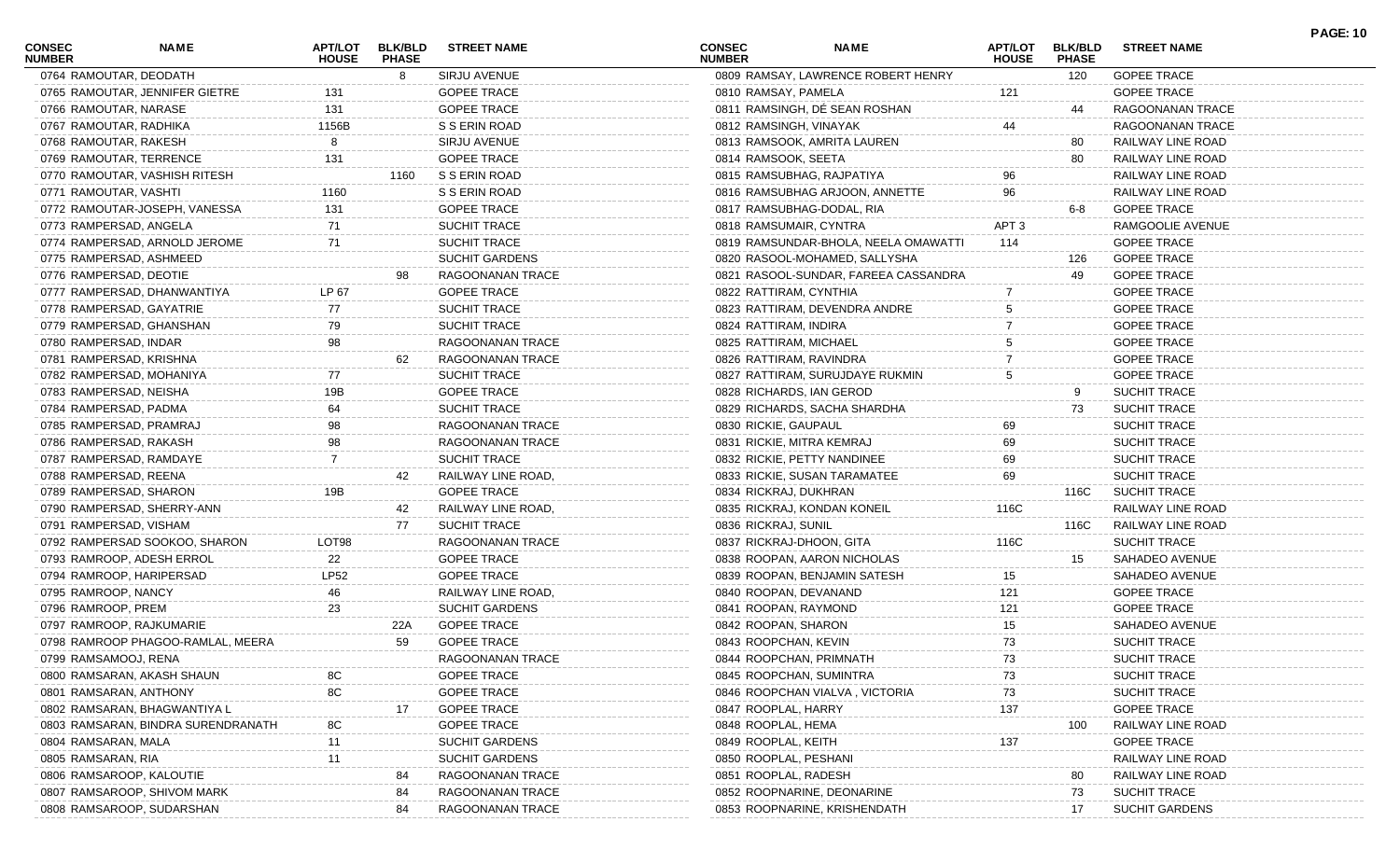| <b>CONSEC</b><br><b>NUMBER</b> | <b>NAME</b>                           | APT/LOT<br><b>HOUSE</b> | <b>BLK/BLD</b><br><b>PHASE</b> | <b>STREET NAME</b>  | <b>CONSEC</b><br><b>NUMBER</b> | <b>NAME</b>                         | APT/LOT<br><b>HOUSE</b> | <b>BLK/BLD</b><br><b>PHASE</b> | <b>STREET NAME</b>             | <b>PAGE: 11</b> |
|--------------------------------|---------------------------------------|-------------------------|--------------------------------|---------------------|--------------------------------|-------------------------------------|-------------------------|--------------------------------|--------------------------------|-----------------|
|                                | 0854 ROOPNARINE-MOHAMMED, SHARDA      | 92                      |                                | <b>GOPEE TRACE</b>  | 0899 SAMPATH, RAMDOOLARIE      |                                     | 42                      |                                | <b>GOPEE TRACE</b>             |                 |
| 0855 ROSS, KYLE KARDEEM        |                                       | 95                      |                                | <b>GOPEE TRACE</b>  |                                | 0900 SAMPATH, ROLAND DEODATH        | 48                      |                                | <b>GOPEE TRACE</b>             |                 |
|                                | 0856 ROSS, SHAWN QUENTIN PERRY        | 95                      |                                | <b>GOPEE TRACE</b>  | 0901 SAMPATH, RONALD           |                                     | 48                      |                                | <b>GOPEE TRACE</b>             |                 |
|                                | 0857 ROSS, TISHAWN ESSENCE            |                         | 95                             | <b>GOPEE TRACE</b>  |                                | 0902 SAMPATH, RUFUS JAIMUNGAL       | 40                      |                                | <b>GOPEE TRACE</b>             |                 |
| 0858 ROSS, WENDY               |                                       |                         | 95                             | <b>GOPEE TRACE</b>  | 0903 SAMPATH, SANDRA           |                                     | 45                      |                                | <b>SUCHIT TRACE</b>            |                 |
| 0859 SAGAR, AKASH              |                                       |                         |                                | <b>GOPEE TRACE</b>  | 0904 SAMPATH, SHANTA           |                                     |                         | 31                             | <b>GOPEE TRACE</b>             |                 |
| 0860 SAGAR, AMARDAY            |                                       |                         |                                | <b>GOPEE TRACE</b>  | 0905 SAMPATH, SHARON           |                                     | 45                      |                                | <b>SUCHIT TRACE</b>            |                 |
| 0861 SAGAR, ANDY               |                                       | 42                      |                                | <b>GOPEE TRACE</b>  |                                | 0906 SANKAR-MAWALAL, GOOMATEE       | 110                     |                                | <b>GOPEE TRACE</b>             |                 |
| 0862 SAGAR, BALRAJ             |                                       | LP10                    |                                | <b>SUCHIT TRACE</b> |                                | 0907 SAROOP-SEECHARAN, MOHANNIE P   | 105                     |                                | RAILWAY LINE ROAD              |                 |
| 0863 SAGAR, KEN                |                                       |                         |                                | <b>GOPEE TRACE</b>  |                                | 0908 SCHNEIDER BRIDGELAL, FERLECIA  |                         | 82                             | RAILWAY LINE ROAD              |                 |
| 0864 SAGAR, RUPNARINE          |                                       |                         |                                | <b>GOPEE TRACE</b>  | 0909 SEEBARAN, ROGER           |                                     | $39\,$                  |                                | <b>SUCHIT TRACE</b>            |                 |
| 0865 SAGAR, SHAKUNTALA         |                                       |                         |                                | <b>GOPEE TRACE</b>  | 0910 SEEBARAN, SEAN RYAN       |                                     |                         | 39                             | <b>SUCHIT TRACE</b>            |                 |
| 0866 SAGAR, SHALINI            |                                       | 42                      |                                | <b>GOPEE TRACE</b>  |                                | 0911 SEECHARAN, CHANARDAYE          | 36                      |                                | <b>GOPEE TRACE</b>             |                 |
| 0867 SAGAR, UMAWATEE           |                                       |                         |                                | <b>GOPEE TRACE</b>  |                                | 0912 SEECHARAN, NEEMAWATIE          | 29                      |                                | <b>GOPEE TRACE</b>             |                 |
| 0868 SAHADEO, PARBATEE         |                                       | 148                     |                                | <b>GOPEE TRACE</b>  | 0913 SEECHARAN, WINSTON        |                                     |                         |                                | <b>GOPIE BRANCH TRACE NO 2</b> |                 |
|                                | 0869 SAHADEO SINGH, CARLENE LISA      |                         | 137                            | <b>GOPEE TRACE</b>  |                                | 0914 SEECHARAN-MANGRA, DEVIKA       |                         | 36                             | <b>GOPEE TRACE</b>             |                 |
|                                | 0870 SAHADEO SINGH, DOLLY             |                         |                                | <b>SUCHIT TRACE</b> | 0915 SEEGOBIN, OUSHA           |                                     | 174                     |                                | <b>GOPEE TRACE</b>             |                 |
|                                | 0871 SAHADEOSINGH, DEORAJ             | 17                      |                                | <b>SUCHIT TRACE</b> |                                | 0916 SEEMUNGAL, JAMIE SOPHIA        |                         | 49                             | <b>GOPEE TRACE</b>             |                 |
|                                | 0872 SAHADEOSINGH, MITRA              |                         | 137                            | <b>GOPEE TRACE</b>  |                                | 0917 SEEMUNGAL, LAKSHMAN JOSHUA     |                         | 49                             | <b>GOPEE TRACE</b>             |                 |
| 0873 SALICK-SAMPATH, RITA      |                                       |                         |                                | <b>SUCHIT TRACE</b> | 0918 SEENATH, ADRIAN RICHIE    |                                     | 12C                     |                                | <b>GOPEE TRACE</b>             |                 |
| 0874 SAMAROO, BERNICE          |                                       | 150                     |                                | <b>GOPEE TRACE</b>  | 0919 SEENATH, BISSOONDIAL      |                                     | 12C                     |                                | <b>GOPEE TRACE</b>             |                 |
| 0875 SAMAROO, BISNATH          |                                       |                         |                                | <b>GOPEE TRACE</b>  | 0920 SEENATH, KALOUTEE         |                                     | 12C                     |                                | <b>GOPEE TRACE</b>             |                 |
| 0876 SAMAROO, CLYDE            |                                       | 150                     |                                | <b>GOPEE TRACE</b>  | 0921 SEEPERSAD, BASDEO         |                                     |                         | 68                             | RAILWAY LINE ROAD              |                 |
|                                | 0877 SAMAROO, DAVID LEE MICHAEL YOUNG |                         | 107                            | <b>GOPEE TRACE</b>  |                                | 0922 SEEPERSAD, BHAGWANDAI          | 25                      |                                | <b>SUCHIT TRACE</b>            |                 |
| 0878 SAMAROO, DEONATH          |                                       | 150                     |                                | <b>GOPEE TRACE</b>  |                                | 0923 SEEPERSAD, BISSOONDIAL         | 25                      |                                | <b>SUCHIT TRACE</b>            |                 |
| 0879 SAMAROO, JOYCE            |                                       | 58                      |                                | RAGOONANAN TRACE    |                                | 0924 SEEPERSAD, CHANDROUTI          | 20                      |                                | <b>SUCHIT GARDENS</b>          |                 |
| 0880 SAMAROO, KAVITA           |                                       | 107                     |                                | <b>GOPEE TRACE</b>  | 0925 SEEPERSAD, DEERA          |                                     | 73                      |                                | RAILWAY LINE ROAD              |                 |
|                                | 0881 SAMAROO, KEERAN ARJUN            | 13                      |                                | SAHADEO AVENUE      | 0926 SEEPERSAD, DOOKHANEE      |                                     | 25                      |                                | <b>SUCHIT TRACE</b>            |                 |
| 0882 SAMAROO, KENNY            |                                       | 107                     |                                | <b>GOPEE TRACE</b>  | 0927 SEEPERSAD, DOOLARIE       |                                     | 100                     |                                | RAGOONANAN TRACE               |                 |
|                                | 0883 SAMAROO, LAURALEE STEPHANIE      |                         |                                | <b>GOPEE TRACE</b>  | 0928 SEEPERSAD, FRANK          |                                     | 20                      |                                | <b>SUCHIT GARDENS</b>          |                 |
|                                | 0884 SAMAROO, NAVIN SHELDON           | 51                      |                                | <b>GOPEE TRACE</b>  | 0929 SEEPERSAD, FRANKIE        |                                     | 49                      |                                | <b>GOPEE TRACE</b>             |                 |
| 0885 SAMAROO, NIGEL            |                                       | 58                      |                                | RAGOONANAN TRACE    | 0930 SEEPERSAD, INDIRA         |                                     | 57                      |                                | <b>GOPEE TRACE</b>             |                 |
| 0886 SAMAROO, PATRICIA         |                                       | 151                     |                                | <b>GOPEE TRACE</b>  |                                | 0931 SEEPERSAD, KERISSE MARIE       | 104                     |                                | RAGOONANAN TRACE               |                 |
|                                | 0887 SAMAROO, YOUNG HOY               | 107                     |                                | <b>GOPEE TRACE</b>  | 0932 SEEPERSAD, MAHADAYE       |                                     | 49                      |                                | <b>GOPEE TRACE</b>             |                 |
| 0888 SAMPATH, ANNA             |                                       | 45                      |                                | SUCHIT TRACE        | 0933 SEEPERSAD, PRAKASH        |                                     | 104                     |                                | RAGOONANAN TRACE               |                 |
| 0889 SAMPATH, BABITA           |                                       | 42                      |                                | <b>GOPEE TRACE</b>  | 0934 SEEPERSAD, SANDESH        |                                     |                         |                                | RAGOONANAN TRACE               |                 |
|                                | 0890 SAMPATH, BHAGWANDAYE             |                         | 67                             | <b>GOPEE TRACE</b>  | 0935 SEEPERSAD, SIMEON         |                                     |                         |                                | <b>GOPEE TRACE</b>             |                 |
| 0891 SAMPATH, DAVE             |                                       | 42A                     |                                | <b>GOPEE TRACE</b>  | 0936 SEEPERSAD, TREVOR         |                                     | 25                      |                                | <b>SUCHIT TRACE</b>            |                 |
|                                | 0892 SAMPATH, GARY KRYSTIAN RYDER     |                         | 19                             | <b>SUCHIT TRACE</b> | 0937 SEEPERSAD, TRICIA         |                                     | 25                      |                                | <b>SUCHIT TRACE</b>            |                 |
|                                | 0893 SAMPATH, JEREMY KEITH RANDI      |                         |                                | SUCHIT TRACE        | 0938 SEEPERSAD, VANESSA        |                                     | 28                      |                                | <b>GOPEE TRACE</b>             |                 |
|                                | 0894 SAMPATH, MELISSA SACHA           |                         |                                | <b>GOPEE TRACE</b>  | 0939 SEEPERSAD, VASHTIE        |                                     | 104                     |                                | RAGOONANAN TRACE               |                 |
| 0895 SAMPATH, MONA             |                                       | 19                      |                                | SUCHIT TRACE        |                                | 0940 SEEPERSAD-SEEMUNGAL, SALLY ANN | 49                      |                                | <b>GOPEE TRACE</b>             |                 |
| 0896 SAMPATH, NEELA            |                                       |                         | 42A                            | <b>GOPEE TRACE</b>  | 0941 SEERAJ, OKMANIE           |                                     |                         | 114                            | <b>GOPEE TRACE</b>             |                 |
| 0897 SAMPATH, PURANDAYE        |                                       |                         |                                | <b>SUCHIT TRACE</b> |                                | 0942 SEERATTAN, NIGEL JODY MICHAEL  | LP59                    |                                | RAGOONANAN TRACE               |                 |
|                                |                                       |                         |                                | SUCHIT TRACE        |                                |                                     |                         |                                |                                |                 |
| 0898 SAMPATH, RABILAL          |                                       |                         |                                |                     |                                | 0943 SEETAHAL-HARRIPERSAD, SHALINI  |                         | 78                             | RAGOONANAN TRACE               |                 |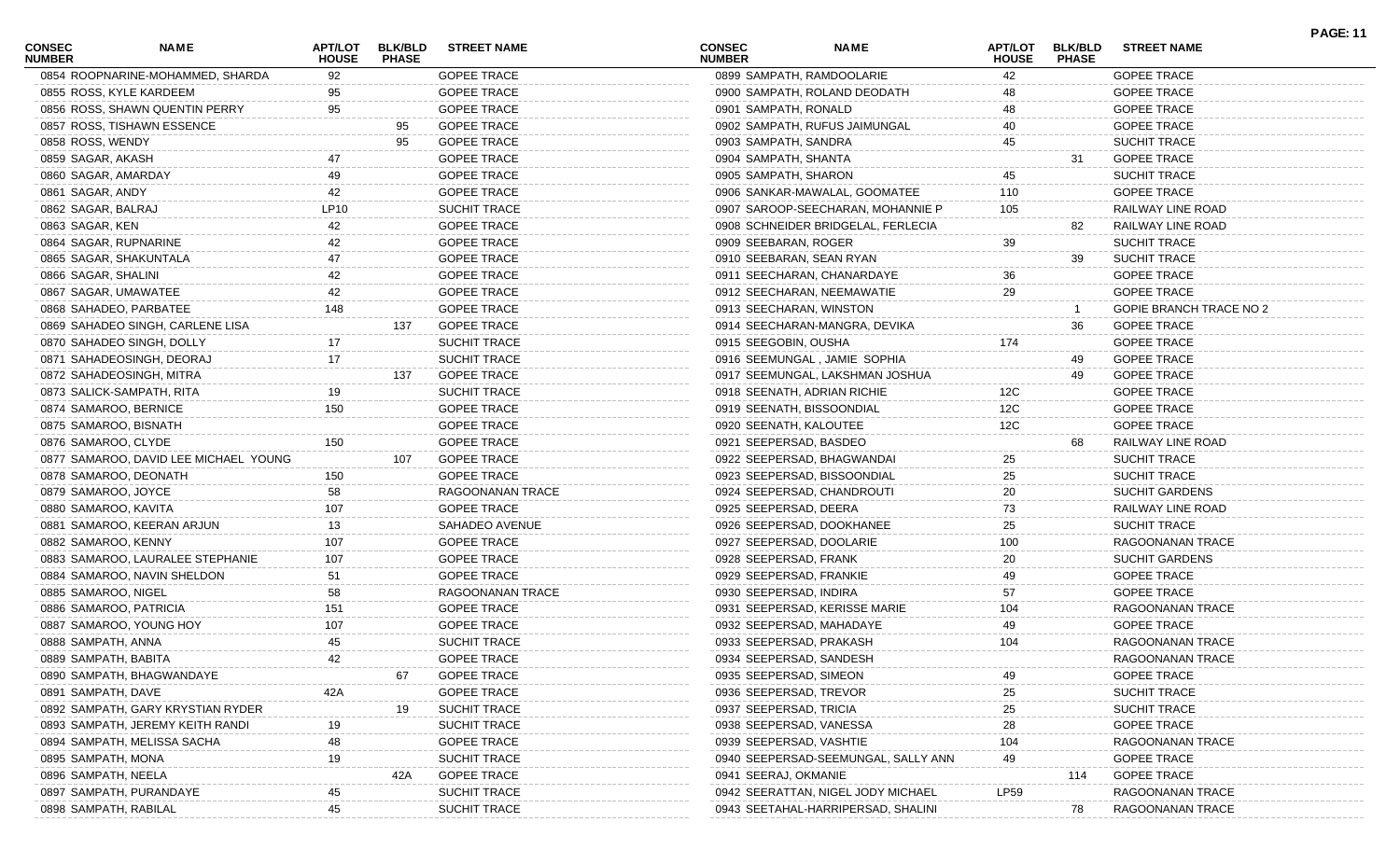| <b>CONSEC</b><br><b>NUMBER</b> | <b>NAME</b>                      | APT/LOT<br><b>HOUSE</b> | <b>BLK/BLD</b><br><b>PHASE</b> | <b>STREET NAME</b>    | CONSEC<br><b>NUMBER</b>  | <b>NAME</b>                            | <b>APT/LOT</b><br><b>HOUSE</b> | <b>BLK/BLD</b><br><b>PHASE</b> | <b>STREET NAME</b>    | <b>PAGE: 12</b> |
|--------------------------------|----------------------------------|-------------------------|--------------------------------|-----------------------|--------------------------|----------------------------------------|--------------------------------|--------------------------------|-----------------------|-----------------|
|                                | 0944 SEETARAM, RADHICA           |                         | 119                            | <b>GOPEE TRACE</b>    |                          | 0989 SOOGRIM, STEVEN JONATHAN          |                                | 21A                            | <b>SUCHIT GARDENS</b> |                 |
|                                | 0945 SIEUNARINE, FLORA           | 38                      |                                | <b>GOPEE TRACE</b>    | 0990 SOOGRIM, SUNITA     |                                        | 21A                            |                                | <b>SUCHIT GARDENS</b> |                 |
|                                | 0946 SIEWSANKAR, GOVINDA         |                         | 163                            | <b>GOPEE TRACE</b>    |                          | 0991 SOOKDEO, AMRITA ALICIA            |                                | 152                            | <b>GOPEE TRACE</b>    |                 |
|                                | 0947 SIEWSANKAR, RAMNARINE       |                         |                                | <b>GOPEE TRACE</b>    |                          | 0992 SOOKDEO, AVINASH TERRENCE         |                                | 152                            | <b>GOPEE TRACE</b>    |                 |
| 0948 SINGH, ANIL               |                                  | 161                     |                                | <b>GOPEE TRACE</b>    | 0993 SOOKDEO, PHOOLO     |                                        | 152                            |                                | <b>GOPEE TRACE</b>    |                 |
|                                | 0949 SINGH, CHANDARBHAN          | 161                     |                                | <b>GOPEE TRACE</b>    |                          | 0994 SOOKDEO, PREMCHAND                | 152                            |                                | <b>GOPEE TRACE</b>    |                 |
| 0950 SINGH, DAVE               |                                  | 161                     |                                | <b>GOPEE TRACE</b>    |                          | 0995 SOOKNANAN, CARMIN ANUPIYA         | 21                             |                                | <b>SUCHIT GARDENS</b> |                 |
|                                | 0951 SINGH, DHANNA BHAGWAN       | 161                     |                                | <b>GOPEE TRACE</b>    |                          | 0996 SOOKNANAN, CHANRAWTIE             | 21                             |                                | <b>SUCHIT GARDENS</b> |                 |
|                                | 0952 SINGH, ROXANNE RESHMA       | 161                     |                                | <b>GOPEE TRACE</b>    |                          | 0997 SOOKNANAN, LOCHAN JOEY            |                                | 6                              | <b>SUCHIT GARDENS</b> |                 |
|                                | 0953 SINGH, UDESH VAROON         |                         | 161                            | <b>GOPEE TRACE</b>    | 0998 SOOKNANAN, SUNIL    |                                        | 80                             |                                | <b>GOPEE TRACE</b>    |                 |
|                                | 0954 SINGH-RAMKISSOON, SUMATEE   |                         | 54                             | RAILWAY LINE ROAD,    |                          | 0999 SOOKNANAN-RAMRATTAN, DEVECA       | 17                             |                                | <b>SUCHIT GARDENS</b> |                 |
| 0955 SIRJU, ANAND              |                                  | 56                      |                                | <b>GOPEE TRACE</b>    |                          | 1000 SOOKRALLI, DALE SHARAD            | 28                             |                                | RAGOONANAN TRACE EXT  |                 |
| 0956 SIRJU, ANESA LISA         |                                  |                         |                                | SIRJU AVENUE          |                          | 1001 SOOKSAGAR, KEVIN KIMRAJ           |                                | 116                            | <b>GOPEE TRACE</b>    |                 |
| 0957 SIRJU, ANTHONY            |                                  |                         |                                | SIRJU AVENUE          |                          | 1002 SOOKSAGAR, KHEMAWATI              | 123B                           |                                | <b>GOPEE TRACE</b>    |                 |
| 0958 SIRJU, ARVINASH           |                                  | 83                      |                                | <b>GOPEE TRACE</b>    | 1003 SOOKSAGAR, NAR      |                                        | 116                            |                                | <b>GOPEE TRACE</b>    |                 |
|                                | 0959 SIRJU, COUSHMATIE           | 54                      |                                | <b>GOPEE TRACE</b>    | 1004 SOOKSAGAR, NARINE   |                                        | 116                            |                                | <b>GOPEE TRACE</b>    |                 |
| 0960 SIRJU, DAYANAND           |                                  | 83                      |                                | <b>GOPEE TRACE</b>    |                          | 1005 SOOKSAGAR, SAMANTHA RESHMA        |                                | 116                            | <b>GOPEE TRACE</b>    |                 |
| 0961 SIRJU, DHANASAR           |                                  |                         | 2                              | SIRJU AVENUE          |                          | 1006 SOOKSAGAR, SUZANNE TARA           |                                | 116                            | <b>GOPEE TRACE</b>    |                 |
| 0962 SIRJU, JAIYANAN           |                                  | 54                      |                                | <b>GOPEE TRACE</b>    | 1007 SOORJAN, LATCHNEE   |                                        | 39                             |                                | <b>GOPEE TRACE</b>    |                 |
| 0963 SIRJU, JASODIA            |                                  | 62                      |                                | <b>GOPEE TRACE</b>    |                          | 1008 SOSA-SANEY, ANNA-KARINA EL        | 12                             |                                | <b>GOPEE TRACE</b>    |                 |
|                                | 0964 SIRJU, KERON CLYDE          | 42 B                    |                                | <b>GOPEE TRACE</b>    | 1009 SUCHIT, GAITREE     |                                        | 1162                           |                                | S S ERIN ROAD         |                 |
| 0965 SIRJU, LENA               |                                  | 19                      |                                | <b>SUCHIT TRACE</b>   | 1010 SUGRIM, DOODNATH    |                                        | 114                            |                                | <b>GOPEE TRACE</b>    |                 |
| 0966 SIRJU, MATTIE             |                                  | 83                      |                                | <b>GOPEE TRACE</b>    | 1011 SUGRIM, SHANTEE     |                                        | 45E                            |                                | RAGOONANAN TRACE      |                 |
|                                | 0967 SIRJU, NICOLETTE SHARLENE   |                         | 15                             | SAHADEO AVENUE        | 1012 SUKHANIE, DHANASAR  |                                        | 100                            |                                | RAILWAY LINE ROAD     |                 |
| 0968 SIRJU, RADICA             |                                  | 54                      |                                | <b>GOPEE TRACE</b>    | 1013 SUNDAR, SELENA      |                                        |                                | 75                             | RAILWAY LINE ROAD     |                 |
| 0969 SIRJU, RAJKUMAR           |                                  |                         |                                | <b>GOPEE TRACE</b>    | 1014 SUNDAR, TINA        |                                        | 75                             |                                | RAILWAY LINE ROAD     |                 |
|                                | 0970 SIRJU, ROOPNARINE           | 54                      |                                | <b>GOPEE TRACE</b>    | 1015 SUNDAR, VISHAM      |                                        | 49                             |                                | <b>GOPEE TRACE</b>    |                 |
| 0971 SIRJU, SEENANAN           |                                  | 56                      |                                | <b>GOPEE TRACE</b>    | 1016 SURJAN, GOPAUL      |                                        |                                |                                | <b>GOPEE TRACE</b>    |                 |
| 0972 SIRJU, SESSI              |                                  | 56                      |                                | <b>GOPEE TRACE</b>    | 1017 SURJAN, INDARJEET   |                                        | 39                             |                                | <b>GOPEE TRACE</b>    |                 |
| 0973 SIRJU, SHIVANAN           |                                  |                         |                                | <b>GOPEE TRACE</b>    | 1018 SURJAN, RADHICA     |                                        | 39                             |                                | <b>GOPEE TRACE</b>    |                 |
| 0974 SIRJU, SONNYBOY           |                                  | 56                      |                                | <b>GOPEE TRACE</b>    |                          | 1019 SUTHERLAND, JUDITH ELIZABETH A    |                                | 13                             | <b>SUCHIT TRACE</b>   |                 |
|                                | 0975 SIRJU-RAMADHEEN, GAYATRIE   | 64                      |                                | <b>GOPEE TRACE</b>    |                          | 1020 THOMAS, ADRIAN HANSRAJ            | 19C                            |                                | <b>GOPEE TRACE</b>    |                 |
|                                | 0976 SLACK, SHIVANI USHA         |                         |                                | <b>GOPEE TRACE</b>    | 1021 THOMAS, BISSOONDIAL |                                        | 19 C                           |                                | <b>GOPEE TRACE</b>    |                 |
| 0977 SMITH, TONY               |                                  | 60                      |                                | <b>GOPEE TRACE</b>    | 1022 THOMAS, VIDIA       |                                        | 19C                            |                                | <b>GOPEE TRACE</b>    |                 |
| 0978 SOHAN, BASSO              |                                  | 89                      |                                | <b>GOPEE TRACE</b>    |                          | 1023 TIRBANEY, RACHELLE ANN            | 30                             |                                | RAGOONANAN TRACE      |                 |
| 0979 SOHUN, GULLY              |                                  | 58                      |                                | <b>GOPEE TRACE</b>    |                          | 1024 TIRBANY, CHRISSY AMAWATTIE        |                                | 122                            | <b>GOPEE TRACE</b>    |                 |
|                                | 0980 SOHUN, LAURINDA EMMELINE    | 58                      |                                | <b>GOPEE TRACE</b>    | 1025 TIRBANY, DRUPATIE   |                                        | 122                            |                                | <b>GOPEE TRACE</b>    |                 |
|                                | 0981 SOHUN, LAYNE ELSON          | 58                      |                                | <b>GOPEE TRACE</b>    | 1026 TIRBANY, RAMDHAN    |                                        | 122                            |                                | <b>GOPEE TRACE</b>    |                 |
|                                | 0982 SOHUN, LESTER EMERSON       | 58                      |                                | <b>GOPEE TRACE</b>    | 1027 TOOLSIE, DEONARINE  |                                        |                                | 108                            | <b>GOPEE TRACE</b>    |                 |
| 0983 SOHUN, LETITIA            |                                  | 188                     |                                | <b>GOPEE TRACE</b>    | 1028 TOOLSIE, KHEMRAJ    |                                        | 108                            |                                | <b>GOPEE TRACE</b>    |                 |
| 0984 SOHUN, LIONEL             |                                  | 58                      |                                | <b>GOPEE TRACE</b>    | 1029 WARD, KRISTOPHER    |                                        |                                | 67                             | <b>GOPEE TRACE</b>    |                 |
| 0985 SONILAL, SURAGIE          |                                  | 89                      |                                | RAILWAY LINE ROAD     |                          | 1030 WELLS, KERESE SEYCHELLE           |                                | <sup>7</sup>                   | <b>GOPEE TRACE</b>    |                 |
|                                | 0986 SONILAL-BOODOOSINGH, MERLYN | 20                      |                                | <b>GOPEE TRACE</b>    |                          | 1031 WILLIAMS, MICHAEL NICHOLAS        |                                | 88                             | RAGOONANAN TRACE      |                 |
|                                | 0987 SOOGRIM, ADRIANA DANESHREE  | 103                     |                                | <b>GOPEE TRACE</b>    |                          | 1032 WILLIAMS-RAGBIR, TAMARA FRANCESCA |                                | 70                             | <b>GOPEE TRACE</b>    |                 |
|                                | 0988 SOOGRIM, SAANT KUMAR        |                         | 21A                            | <b>SUCHIT GARDENS</b> | 1033 YACUB, DAVE AKBAR   |                                        | 37                             |                                | <b>GOPEE TRACE</b>    |                 |
|                                |                                  |                         |                                |                       |                          |                                        |                                |                                |                       |                 |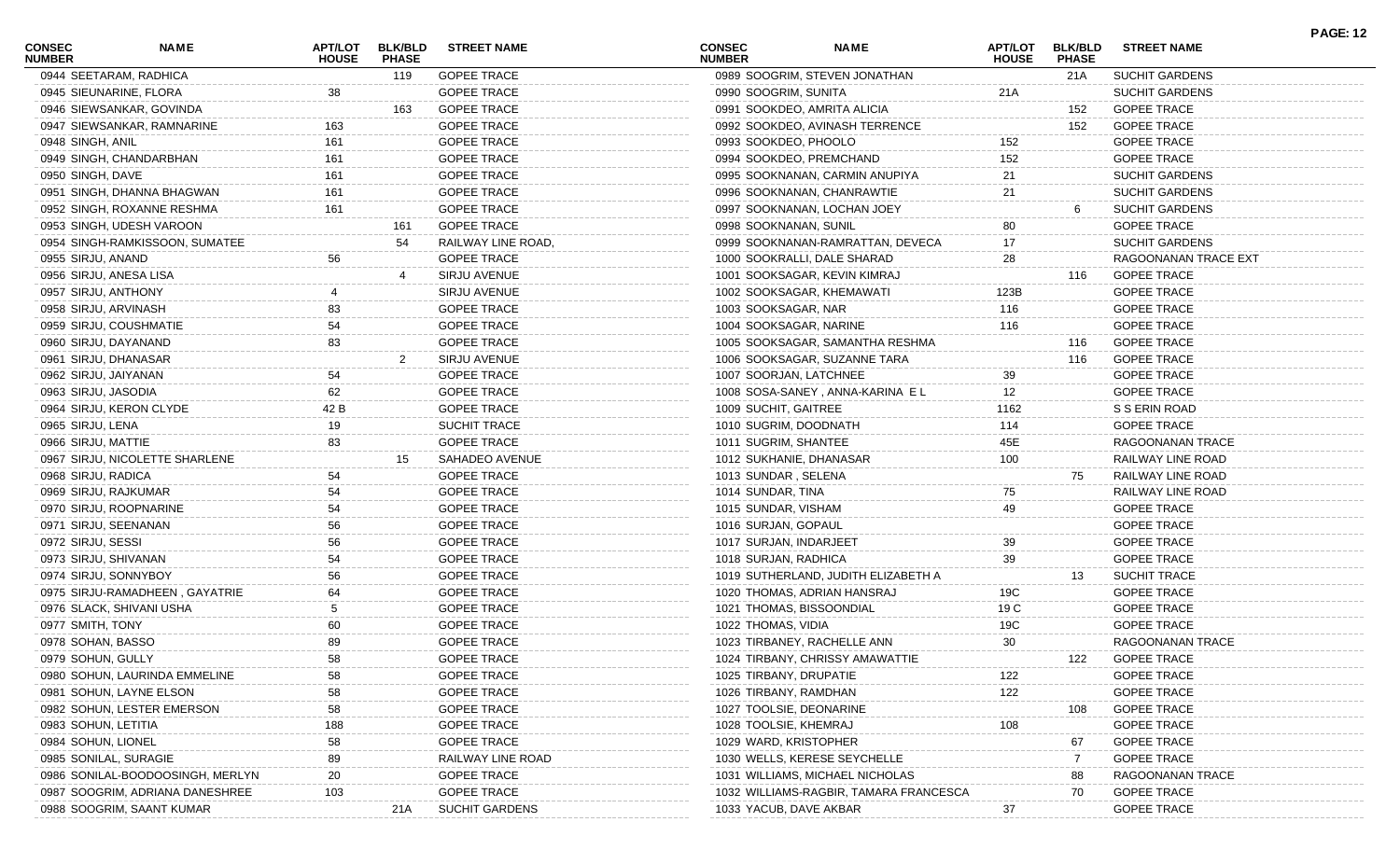| <b>CONSEC</b><br><b>NUMBER</b> | <b>NAME</b>           | <b>APT/LOT</b><br><b>HOUSE</b> | <b>BLK/BLD</b><br><b>PHASE</b> | <b>STREET NAME</b> |  |
|--------------------------------|-----------------------|--------------------------------|--------------------------------|--------------------|--|
|                                | 1034 YACUB, DHANMATEE |                                |                                | GOPFF TRACF        |  |
|                                | 1035 YACUB, RICARDO   |                                | 37                             | GOPFF TRACF        |  |
|                                | 1036 YACUB, RICHIE    |                                | 37                             | GOPFF TRACF        |  |